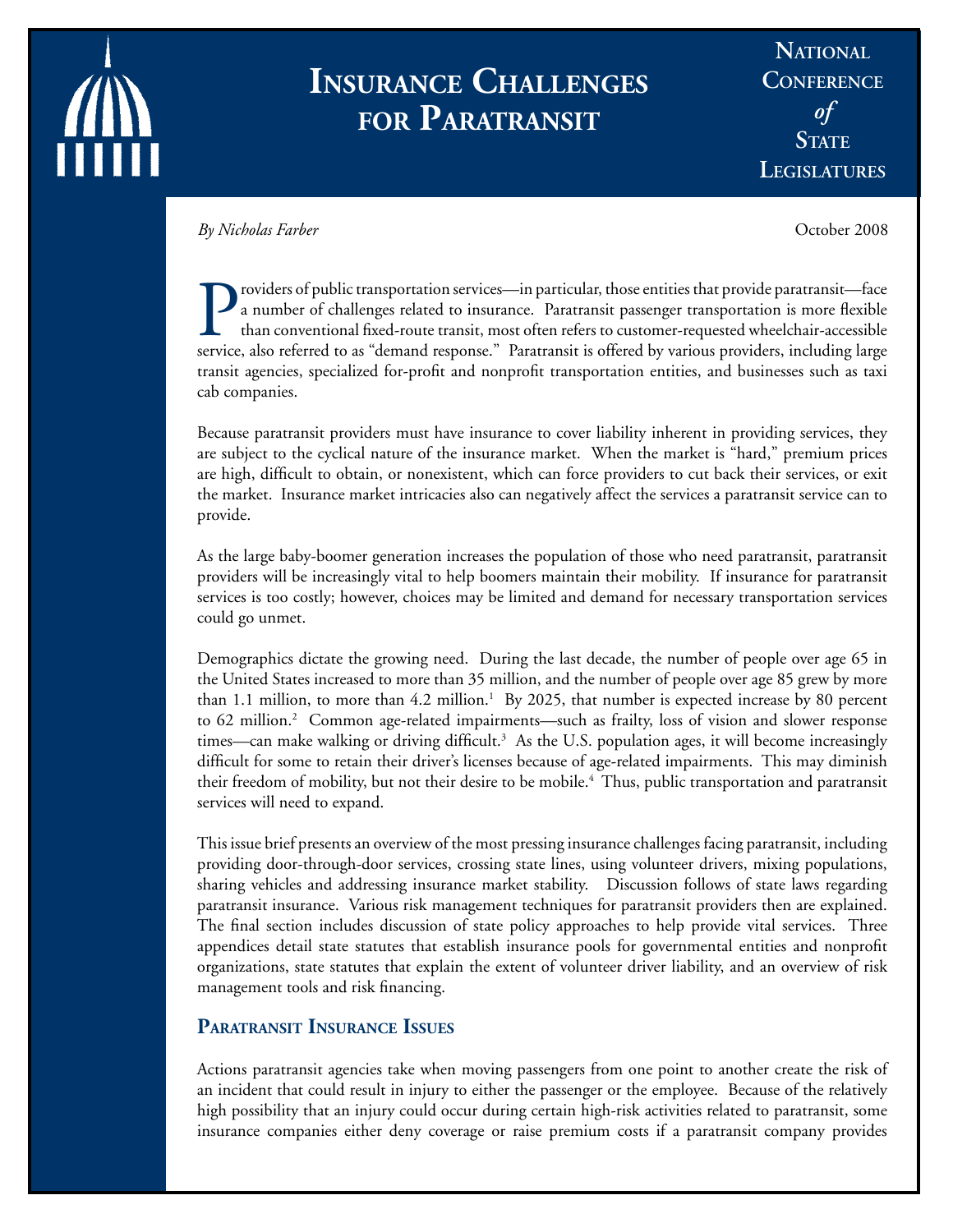certain services. These high-risk activities include door-through-door service; crossing state lines to drop off or pick up passengers; mixing populations; dealing with Americans with Disability Act (ADA) issues; employing volunteer drivers; and sharing vehicles. Each of these is explained below.

#### **Door-Through-Door Service**

Paratransit providers can provide either curb-to-curb, door-to-door, or door-through-door service. The service provided usually depends upon client needs. Curb-to-curb service, where the agency picks up and drops off a passenger at an agreed-upon location, is the minimum service required under the ADA.<sup>5</sup> The driver must help the passenger into and out of the vehicle and secure or fold and store a wheelchair on the vehicle.6 With door-to-door service, the driver picks up passengers at the door at the point of origin and takes them to the destination doorway.<sup>7</sup> Drivers can help passengers by pushing a wheelchair or by steadying or carrying the passenger.<sup>8</sup> For door-through-door service, the driver or two or more aides cross through the threshold of both the pickup and drop-off locations to help the passenger on or off the paratransit vehicle.<sup>9</sup>

Service contracts between the paratransit agency and the passenger usually prohibit the driver from entering a client's dwelling or from leaving the vehicle unattended. Although door-through-door service is rare<sup>10</sup> paratransit agencies sometimes encounter problems with scheduled curb-to-curb or door-to-door service when a client requests assistance to the vehicle because they are not feeling well or cannot move from a sitting or lying position. The driver, knowing the conditions of the service agreement, provides the door-through-door service either because he knows the passenger or knows the trip to the doctor's office will provide some measure of relief for the passenger. Numerous risks are posed by door-through-door service. The driver, for example, runs the risk of exacerbating the client's condition, or risks having something happen to the vehicle. Once inside the client's home, the driver then must negotiate obstacles to get the client out safely and must conduct himself as a reasonably prudent paratransit driver. If the driver's actions cause injury to the client, he could be found negligent. Since the driver was acting within the scope of his employment by providing the door-through-door service (depending on his employment contract), the paratransit agency can be held vicariously liable for the extent of the client's injuries. There is a valid assumption that, by helping a client into the house, the operator will face additional general liability; therefore paratransit providers can apply for insurance coverage for door-throughdoor service.

#### **Crossing State Lines**

In rural areas where paratransit services are provided, it may be more practical to take a client to a doctor or hospital across a state or county line instead of to one in-state. It is easier for an East Texas operator to take veterans to the VA Hospital in Shreveport, La., then to the VA Hospital. Although the distance is further, the trip takes less time because traffic in the Dallas metropolitan area is usually heavy.<sup>11</sup> An operator in Alturas, Calif., has to drive into Reno, Nev., or Oregon because Modoc County hospitals in sometimes do not provide all of the services the clients require.<sup>12</sup>

When a paratransit provider wants to cross state lines to pick up or drop off a client two problems can occur. The first involves Federal Motor Carrier Safety Administration (FMCSA) and Federal Transit Agency (FTA) regulations that govern interstate commerce and public transportation, respectively. The ICC Termination Act of 1995, which established the FMCSA,13 did not carry over particular Federal Transit Agency provisions for grantees, but the FMCSA did not notify its field offices about the changes.<sup>14</sup> The ICC Termination Act made a special provision for 49 USCA §5307, 49 USCA §5310, and 49 USCA §5311 grantees that crossed state lines.<sup>15</sup> These grantees are subject to the highest level of financial responsibility instead of the minimum levels set by the FMCSA.<sup>16</sup> Nevertheless, "FMCSA has not issued notice of change to its field offices, nor have they updated the existing regulations to account for this special provision."17 This has led to confusion among those who insure grantees under 49 USCA §5310 (5310) and 49 USCA §5311 (5311) that cross state lines (see Appendix A for an explanation of these programs).<sup>18</sup> Further, the FMCSA does not recognize statewide and municipal insurance pools.<sup>19</sup> Thus, under these regulations, paratransit grantees that cross state lines and belong to an insurance pool must obtain private insurance for the fleet vehicles that make such trips.

The second problem involves the regulatory environment of the other state.<sup>20</sup> Since insurance is regulated at the state level and regulations may differ, the state into which the paratransit provider travels might have stricter regulations on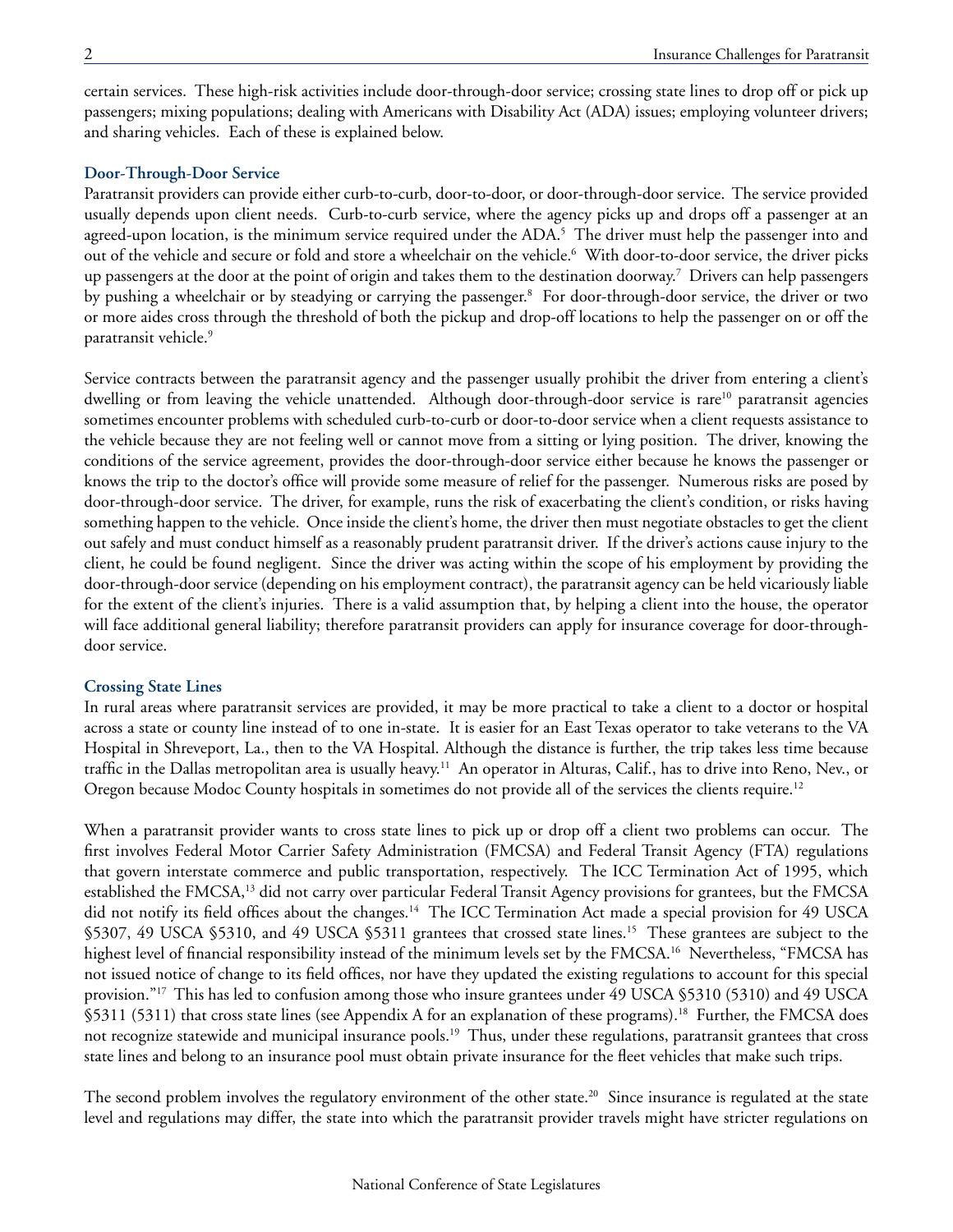price controls, for example. This could lower insurer profits. The insurance company also could perceive the trip as a risk that it will not insure. If the paratransit company then makes the trip, its claims could be denied or its coverage could be canceled.<sup>21</sup>

#### **Volunteer Drivers**

Many nonprofit companies that provide transportation services use volunteer drivers to fill gaps and supplement the traditional transportation services. Volunteer driver programs often provide services to senior citizens and others who need assistance to travel to essential activities such as a trip to the doctor's office or the grocery store or who need assistance to go on a shopping trip or visit a friend's house.<sup>26</sup> According to the Beverly Foundation, volunteer drivers also provide door-to-door and door-through-door services. As more baby boomers lose the ability to drive, the role of volunteer drivers will increase because paratransit companies likely will be unable to meet new demands.<sup>27</sup>

It can be different to obtain insurance for volunteer drivers, or, if it is available, the cost for paratransit companies can be prohibitive (especially if door-through-door service is provided).<sup>28</sup> Volunteer driver providers also could face annual policy premiums increases for their volunteer drivers.<sup>29</sup> According to a 2007 National Conference of State Legislatures report, "…organization officials in some jurisdictions have reported that volunteers were required to obtain special clauses or carry higher insurance amounts to cover the extra use of their personal vehicles for regular volunteer activities," or that volunteer drivers could be categorized as "for hire" and "be required to pay premiums similar to the much higher rates for taxi cab drivers."30

#### **Mixed Populations**

Paratransit companies normally transport various of clients simultaneously to streamline services.<sup>31</sup> Insurance companies, however, have been hesitant to cover paratransit companies that transport mixed populations. One reason is the perceived risk of client injury if the driver is not fully trained to provide an array of services. Transporting Senior citizens

#### **CTAA Creates a Solution for Some Transit Organizations**

The Community Transportation Insurance Program (CTIP) is a captive insurance company that is operated by Community Transportation Association of America (CTAA) members from various states.22 The CTAA created the program to help address members' need for a better alternative to general liability and vehicle insurance. The program is offered to qualifying members of the association through Nova Casualty Company, and provides access to all lines of insurance coverage.23 The insurance offered differs from traditional insurance because it allows those insured to influence their rate prices.<sup>24</sup> To fund the program, the insurance companies must make a one-time contribution of 30 percent of their first-year premium in addition to the yearly premium.<sup>25</sup> Since the program is underwritten through an insurance company, it allows paratransit providers to cross state lines. Captive insurance companies are recognized by the FMCSA, but not insurance pools.

requires different services than individuals with disabilities, for example.32 Even if the various populations have similar characteristics and the driver has been adequately trained to mitigate risks, the insurance company could refuse to insure or threaten to cancel or restrict coverage or refuse to insure. The perception is that commingling two or more client populations changes the amount of risk to which the paratransit provider is exposed to.33

#### **Sharing Vehicles (Coordination)**

According the National Conference of State Legislatures' *Coordinated Humans Service Transportation: State Legislative Approaches*:

"…coordination can reduce or eliminate many of the problems caused by multiple specialized transportation programs. Generally, coordination means better resource management, shared power from agency to agency, shared responsibility among agencies, and shared management and funding. The Federal Transit Administration (FTA) has defined coordination of specialized transportation services as '… a process in which two or more organizations interact to jointly accomplish their transportation objectives.'"34

One aspect of coordination involves several agencies that share vehicles to prevent duplication of service or to prevent the underutilization of resources (too many service providers could mean vehicles and other resources are not used to capacity).35 The insurance problem here lies not with the insurance companies, but with structuring an agreement between the two agencies to cover responsibility for damages that occur while the agency borrowing the vehicle is in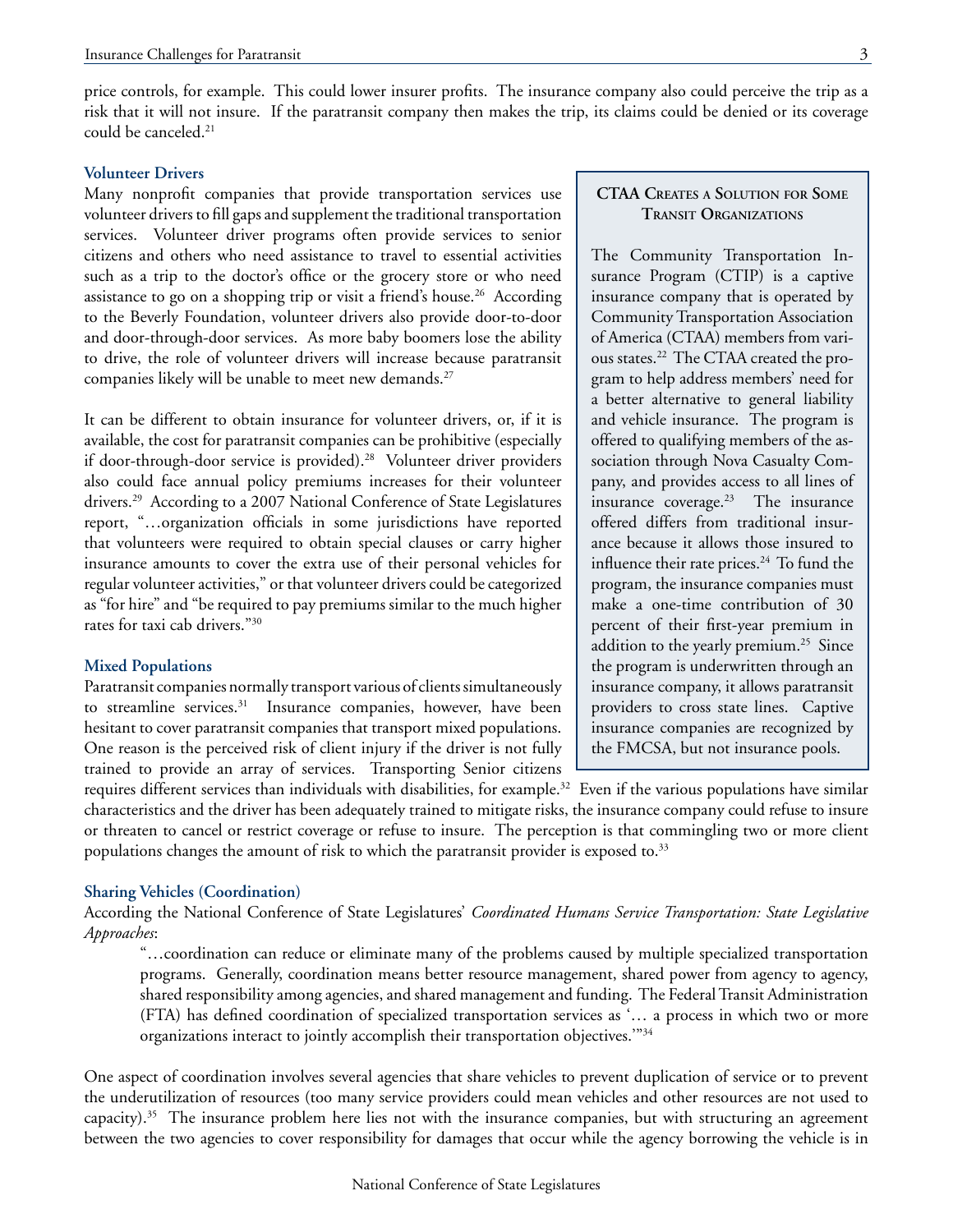possession.36 According to the Community Transportation Association of America, "…any claim will first be made on the insurance of the vehicle owner," and "…in the event of a loss, the vehicle owner's insurance will pay the claim first."<sup>37</sup> To hold the borrower of the vehicle liable for the damages caused, the Community Transportation Association of America recommends either that: The vehicle owner have his insurance company assign the benefit of rights and remedies under a contract (subrogate) the loss to the second operator's insurance company, or have the vehicle owner of the second operator's insurance company cover any loss incurred while he or she is in control of the vehicle.<sup>38</sup>

#### **Stability of the Insurance Market**

As with financial markets, the insurance market is cyclical. When a market is "soft," insurance is readily available and premiums are low.39 When the market is "hard," however, insurance is difficult to obtain, premiums increase significantly, and higher liability limits are either expensive or discontinued.<sup>40</sup> During the 1980s, the transportation market was shocked by a "hard" insurance market with premium rate increases of more than 500 percent and little or no available coverage.41 In conjunction with the 2000 economic downturn and the tragic events of Sept. 11, 2001, the insurance market began to harden.<sup>42</sup> Those events contributed to increased premium prices and limited the availability of coverage. When the market is hard paratransit companies must make a tough decision to 1) pass the increased costs to their customers when possible, 2) self-insure, 3) join an insurance pool, 4) increase their deductibles, 5) voluntarily or involuntarily change insurance carriers, change the type or limits of coverage, or 6) go out of business.

### **State Law and Paratransit Insurance**

The insurance industry today is subject to considerable oversight and regulation by state governments.<sup>43</sup> To help mitigate fluctuations in the insurance market, states require that insurance companies be licensed; audit them for consumer and taxpayer protection; require them to pay into guaranty funds to protect against company insolvency or bankruptcy; broadly regulate though indicators and guidelines charged to customers; and, create assigned risk pools for consumers who cannot obtain coverage.<sup>44</sup>

The majority of states currently require paratransit companies to obtain insurance by broadly defining a motor vehicle. In Florida, for example, a motor vehicle is "…any self-propelled vehicle with four or more wheels which is of a type both designed and required to be licensed for use on the highways of this state and any trailer or semitrailer designed for use with such vehicle."45 The law requires "…every owner or registrant of a motor vehicle … required to be registered and licensed in this state shall maintain (insurance) … continuously throughout the registration or licensing period."46 Only two states specifically require transit companies to have insurance. Colorado requires motor vehicle carriers of passengers to file with the state their insurance policy or a surety bond in an amount the state deems "necessary to adequately safeguard the public interest."47 California also requires private carriers of passengers to file "...a currently effective certificate of insurance or a surety bond evidencing protection against liability imposed by law for the payment of damages for personal injury to, or death of, any person or property damage, or both."48

#### **Insurance Pools**

In response to the hard insurance market of the 1980s, states created insurance pools or arrangements where paratransit companies could jointly fund each other's losses.<sup>49</sup> Members contribute to the pool as they would pay premiums to an insurance company, and the funds are used to pay for any loss caused by one of its members.<sup>50</sup> The pool usually manages its own administrative functions and claims management.<sup>51</sup> Insurance pools can provide some margin of cost savings because of their small size.<sup>52</sup> Their small size allows these pools to avoid some of the market forces that affect larger insurance companies;53 however, if the pools costs are not structured properly, additional costs could be assessed. Of course if no insurance pool exists in a company's region, joining one is not an option.<sup>54</sup>

Pools usually are created to insure government entities, including transit agencies. California, Ohio, Washington, Michigan, Virginia, and Wisconsin have transit-related pools.<sup>55</sup> Appendix B details state statutes that enable use of governmental entities, government agencies, transit-related organizations and nonprofit corporations.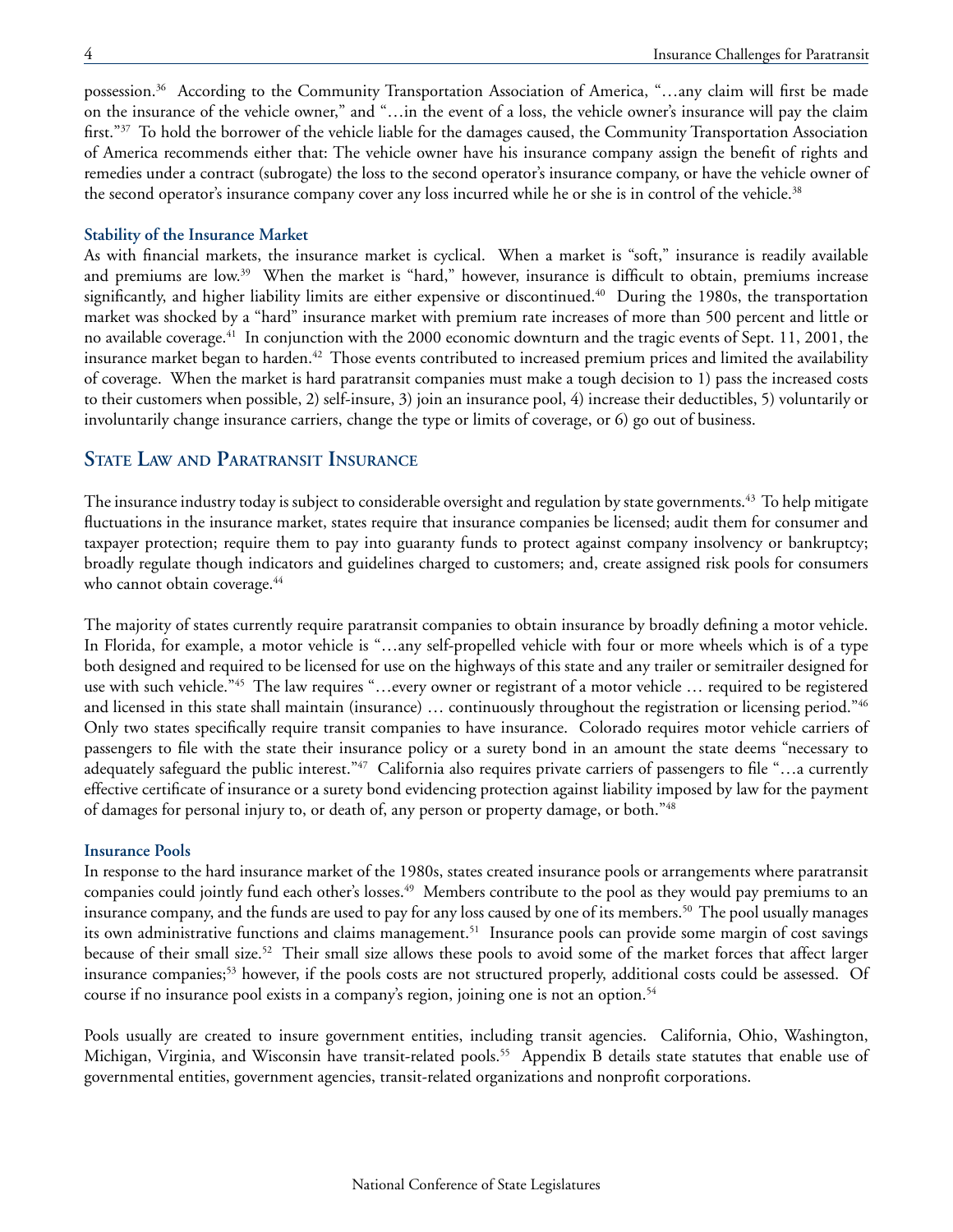#### **Volunteer Drivers**

Every state provides some liability protection to volunteer drivers for their acts or omissions, but amounts vary by state. In many states, volunteer protection depends on the type of agency the volunteer works for; a government agency, nonprofit organization, or religious charity of a for-profit company.

According to the National Conference of State Legislature's *Volunteer Driver Liability and Immunity* report, "… approximately half specifically exclude acts committed in motor vehicles from immunity protections. Georgia and Oregon provide explicit protections from civil liability for volunteer drivers. In the remaining jurisdictions, laws regarding volunteer driver liability are unsettled, and legal arguments could be made either way."56 This ambiguity has made it difficult for service providers to determine the most appropriate coverage for their volunteer drivers.<sup>57</sup> Appendix C details the extent to which states protect volunteer drivers.

#### **Risk Management and Transit**

Risk management techniques offer low-cost ways to reduce insurance costs for paratransit providers. Risk management is "…a structured process for reducing uncertainty about risks of accidental loss."58 It involves a process of protecting assets and income by identifying all possible ways an accident or a loss can occur, then taking action to ensure the loss is as small as possible.<sup>59</sup> Every action a company takes is considered a possible risk, and steps are taken to mitigate those risks. Risk management can protect the transportation provider from severe financial loss due to forces beyond the provider's control and can do so at a set cost that does not fluctuate from year to year.<sup>60</sup> The frequency of hard insurance markets has provided an impetus for paratransit providers to more closely examine their business operations to make moving the transportation disadvantaged a less risky business.<sup>61</sup> This so not only reduces the amount of capital the company must spend to cover any accidents, but also keeps the industry attractive to insurance companies.<sup>62</sup> Premium costs are set by the underwriting process, and a provider's loss history will dictate the cost of premium. Therefore it is in the provider's best interest to take any possible action to reduce its exposure to high-risk activities.<sup>63</sup> Appendix D details various risk management tools.

### **State Policy Issues to Lower Insurance Costs**

Insurance coverage for paratransit companies currently is required, but no state regulates how an insurance company can insure a transit company. If the state legislated the type of coverage an insurance company could not deny, or to what extent it can cover a transit company insurance companies could raise their prices so that certain insurance for activities could be prohibitive, or the transit company might decide it is too expensive to do business in the state.<sup>64</sup> Insurance companies generally have resisted this type of change because it could adversely affect the market.

States have acted to protect consumers when an insurance company's action is contrary to public policy. In February 2008, Anthem Blue Cross, for example, California's largest health insurance provider, sent physicians "…copies of health insurance applications filled out by new patients, along with a letter advising them the company has a right to drop members who fail to disclose 'material medical history,' including 'pre-existing pregnancies.'"65 To prevent this practice, the California Legislature recently passed a bill to allow health plans or health insurers to cancel policies only under certain provisions; those cancellations would be reviewed by the regulator agency.<sup>66</sup> Insurance companies argue that the law will have to little or no effect because the legal standard the bill sets is too broad and will allow them to continue rescinding policies in certain situations.<sup>67</sup> The cost of this bill to patients in California remains to be seen.

#### **Conclusion**

Both public and private paratransit providers offer a valuable service to the transportation disadvantaged, but transporting these types of passengers involves higher risk. If insurance costs are too high providers either will be forced to reduce the types of service available or go out of business. If a state's response to insurance companies is too drastic, however costs could become prohibitive for providers or coverage could cease. States therefore continue to seek a balance when they attempt to help the paratransit insurance market cope with fluctuating insurance costs.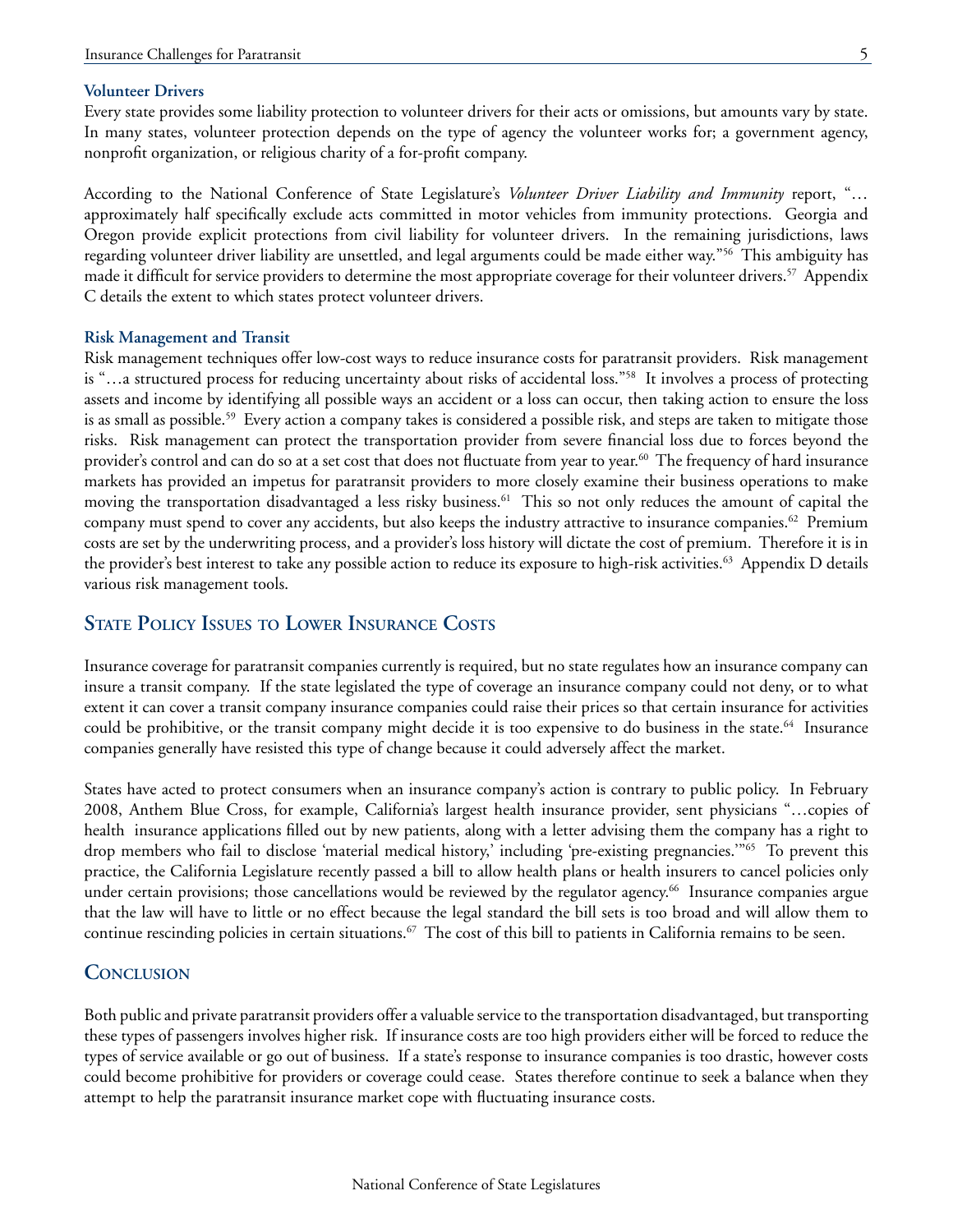## **Appendix A. 49 USCA §5310 and 49 §5311**

#### **49 USCA §5310**

This declares as national policy that the elderly and those with disabilities have the same right to access transportation services as other people and authorizes federal capital assistance grants to meet the special needs of the elderly and disabled where public mass transportation services are unavailable, insufficient or inappropriate. Eligible applicants include private nonprofit organizations and public bodies that coordinate specialized transportation services.

The program supplements other Federal Transit Administration capital assistance programs by funding equipment for transporting the elderly persons and disabled.

#### **49 USCA §5311**

The statute sets up a funding scheme for public transportation in non-urbanized areas with a population of less than 50,000. Both public bodies and nonprofit organizations are eligible to receive funding, which can be used for capital, operating, state administration and project-related expenses. Fifteen percent of the funding must be used to support intercity bus service, unless the governor certifies these needs already have been met.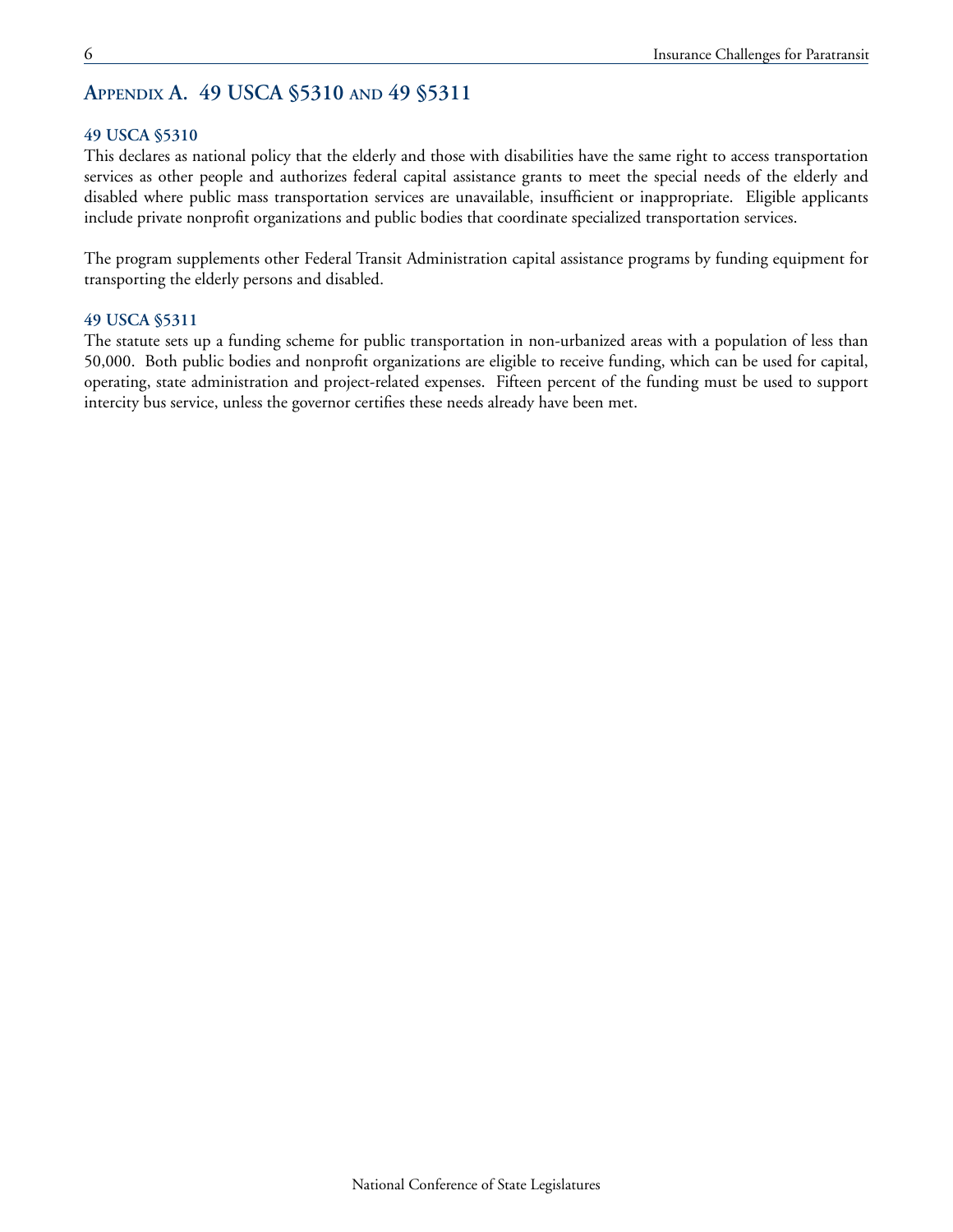## APPENDIX B. STATE INSURANCE POOL LAWS/GOVERNMENT COOPERATION AGREEMENTS<sup>68</sup>

| <b>State</b> | <b>Statute</b>                                   | Provision                                                                                                                                                                                                                                                                                                                                                                                                                                                                                                                                                                                       |
|--------------|--------------------------------------------------|-------------------------------------------------------------------------------------------------------------------------------------------------------------------------------------------------------------------------------------------------------------------------------------------------------------------------------------------------------------------------------------------------------------------------------------------------------------------------------------------------------------------------------------------------------------------------------------------------|
| Alaska       | Alaska State. §21.76.010 et<br>seq. (2008)       | Allows municipalities, their public corporations, city and borough school<br>districts, and regional educational attendance to enter into agreements to<br>participate in joint insurance arrangements.                                                                                                                                                                                                                                                                                                                                                                                         |
| Arizona      | Ariz. Rev. Stat. Ann. §11-<br>952.01 (2008)      | Two or more public agencies can enter into contracts or agreements to<br>purchasing insurance.                                                                                                                                                                                                                                                                                                                                                                                                                                                                                                  |
| Arkansas     | Ark. Stat. Ann. §25-20-101<br>et seq. (2008)     | Two or more public agencies can enter into a contract or agreement to<br>perform any government service, activity or undertaking. Allows two or more<br>government agencies to enter into a joint cooperative agreement.                                                                                                                                                                                                                                                                                                                                                                        |
| California   | Cal. Corporate Code<br>\$5005.1(b) (2008)        | Two or more nonprofit corporations can enter into an arrangement to pool<br>insurance.                                                                                                                                                                                                                                                                                                                                                                                                                                                                                                          |
|              | Cal. Government Code<br>§6500 et seq. (2008)     | Two or more local public entities can enter into an agreement to pool<br>insurance.                                                                                                                                                                                                                                                                                                                                                                                                                                                                                                             |
| Colorado     | Colo. Rev. Stat. §24-10-<br>115.5 (2008)         | Public entities can enter into agreements to form a self-insurance pool to<br>provide all or part of their insurance coverage.                                                                                                                                                                                                                                                                                                                                                                                                                                                                  |
|              | Colo. Rev. Stat. §29-13-102<br>(2008)            | Local governments can cooperate to form a self-insurance pool to provide all<br>or part of their insurance coverage.                                                                                                                                                                                                                                                                                                                                                                                                                                                                            |
| Connecticut  | Conn. Gen. State. Ann. §7-<br>479(b) (West 2008) | Two or more municipalities can form and become members of an interlocal<br>risk management agency. The agency then may "(1) pool its risks, other<br>than workers' compensation risks, in whole or in part, (2) pool its workers'<br>compensation risks in whole or in part , (3) pool its risks of loss in excess of<br>loss retentions as the agency may determine in whole or in part , (4) jointly<br>purchase public liability insurance, workers' compensation insurance, property<br>perils insurance, automobile insurance and reinsurance for any risk, (5) take<br>any other action." |
| Delaware     | Del. Code Ann. tit. 18,<br>§401 et seq. (2008)   | Both public and private employers can form workers compensation self-<br>insurance groups with the approval of the Commissioner of Insurance.                                                                                                                                                                                                                                                                                                                                                                                                                                                   |
| Florida      | Fla. Stat. Ann. §768.28(b)                       | The state and its agencies are authorized to be self-insured, to enter into<br>risk management programs, or to purchase liability insurance for whatever<br>coverage they may choose.                                                                                                                                                                                                                                                                                                                                                                                                           |
|              | Fla. Stat. Ann. §163.01<br>(2008)                | Counties and municipalities can enter into interlocal agreements to acquire<br>coverage from a local government entity pool.                                                                                                                                                                                                                                                                                                                                                                                                                                                                    |
|              | Fla. Stat. Ann. §624.4623<br>(2008)              | Two or more nonprofit colleges or universities, and accredited secondary<br>educational institutions, can form a self-insurance fund.                                                                                                                                                                                                                                                                                                                                                                                                                                                           |
| Georgia      | Ga. Code Ann. §36-85-2<br>(2008)                 | A group of municipalities or counties can execute an intergovernmental<br>agreement to jointly purchase general liability, motor vehicle liability, or<br>property damage insurance with other municipalities or counties participating<br>in the intergovernmental agreement.                                                                                                                                                                                                                                                                                                                  |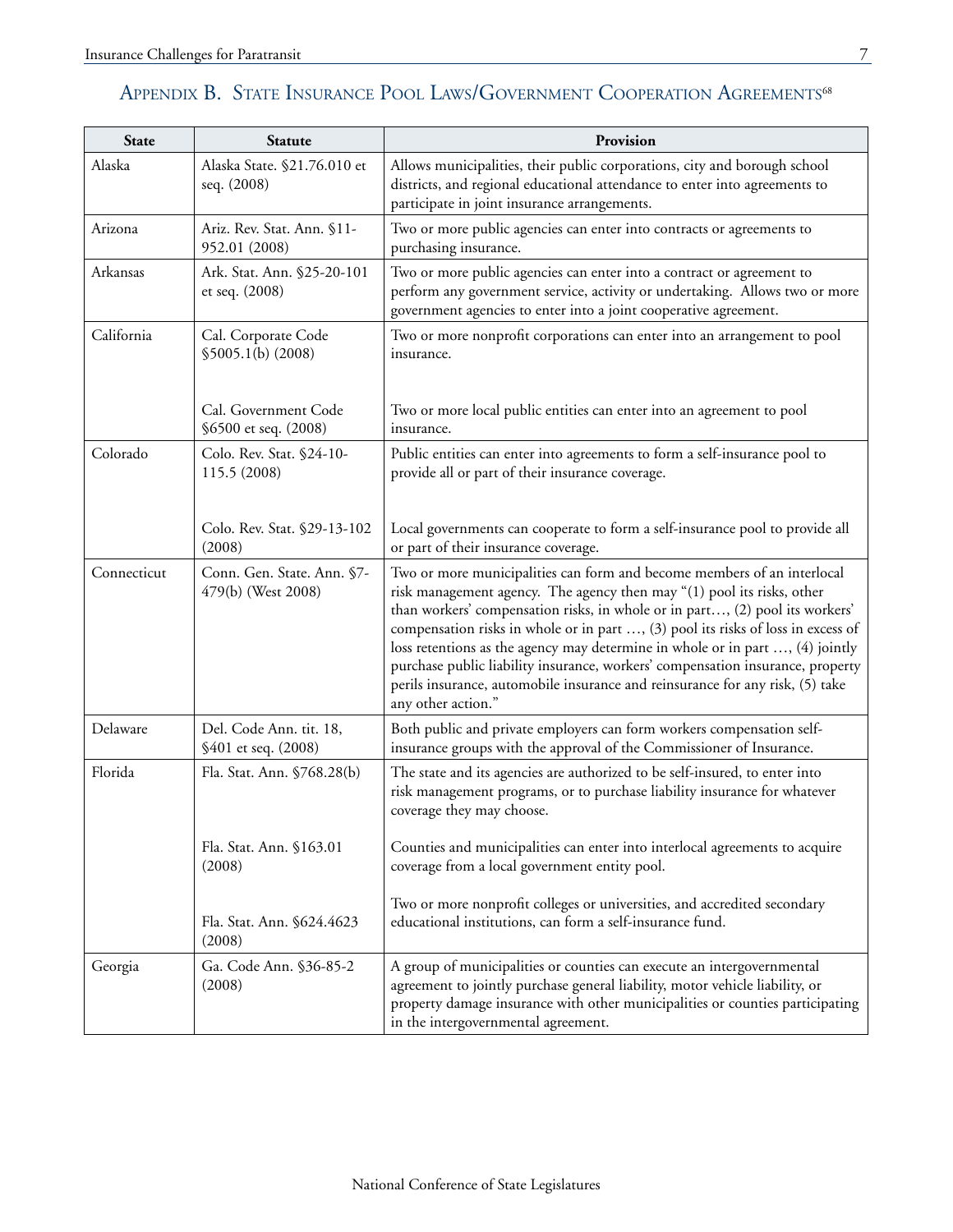### Appendix B. State Insurance Pool Laws/Government Cooperation Agreement (continued)

| <b>State</b>  | <b>Statute</b>                                                                                               | Provision                                                                                                                                                                                                                                                                                                                         |
|---------------|--------------------------------------------------------------------------------------------------------------|-----------------------------------------------------------------------------------------------------------------------------------------------------------------------------------------------------------------------------------------------------------------------------------------------------------------------------------|
| Illinois      | Ill. Ann. Stat. ch. 5 §220/5<br>(Smith-Hurd 2008)                                                            | One or more public agencies can contract with other public agencies "<br>to perform any governmental service, activity or undertaking or to combine,<br>transfer, or exercise any powers, functions, privileges, or authority which<br>any of the public agencies entering into the contract is authorized by law to<br>perform." |
| Iowa          | Iowa Code Ann. §87.4<br>(West 2008)                                                                          | Groups of employers (cities, counties or both) by themselves or in an<br>association with any or all of their workers, can form insurance associations.                                                                                                                                                                           |
| Kansas        | Kan. Stat. Ann. §12-2630<br>(2008)                                                                           | Allow municipalities in Douglas, Johnson, Leavenworth, Miami and<br>Wyandotte counties to pool with municipalities outside the state for their<br>sickness and accident related-liabilities.                                                                                                                                      |
| Kentucky      | Ky. Rev. Stat. §342.350<br>(2008) and Ky. Rev. Stat.<br>§304.50 et seq. (2008)<br>Ky. Rev. Stat. §341.530(5) | Under Kentucky law, two or more governmental employers can pool their<br>liabilities under the workers' compensation law as a self-insured group.<br>Two or more governmental employers to establish a group reserve or<br>reimbursing account can pool their liabilities under the unemployment                                  |
|               | (2008)<br>Ky. Rev. Stat. §65.210 et<br>seq. (2008)                                                           | insurance law.<br>The Interlocal Cooperation Act allows governmental entities to join together<br>to jointly exercise any power, privilege or authority which the entities could<br>exercise individually.                                                                                                                        |
| Louisiana     | La. Rev. Stat. Ann. §1341 et<br>seq. (2008)                                                                  | Two or more local governmental subdivisions can execute an<br>intergovernmental agreement to form an interlocal risk management agency.<br>This agency can pool all forms of insurance with other local subdivisions, and<br>jointly purchase all forms insurance with other members of the interlocal risk<br>management agency. |
| Maine         | Me. Rev. Stat. Ann. tit. 30,<br>§2251 et seq. (2008)                                                         | Any public self-funded pool formed by ten or more municipalities or school<br>administrative districts or an organization representing 10 or more political<br>subdivisions can provide risk management or insurance coverage for pool<br>members.                                                                                |
| Maryland      | Md. Labor and Employment<br>Code Ann. §9-404 (2008)                                                          | Counties, municipalities, boards of education and community colleges can<br>form a self-insurance group to cover workers' compensation costs.                                                                                                                                                                                     |
| Massachusetts | Mass. Gen. Laws Ann. ch.<br>40M §1 et seq. (West 2008)                                                       | Five or more public entities can participate in a self-insurance group to insure<br>property and casualty insurance coverage.                                                                                                                                                                                                     |
| Michigan      | Mich. Comp. Laws Ann.<br>§124.1 et seq. (West 2008)                                                          | Two or more municipal corporations can, by contract, form a self-insurance<br>pool to fund casualty, property, automobile, surety, and umbrella or excess<br>insurance coverages.                                                                                                                                                 |
| Minnesota     | Minn. Stat. Ann. §471.981<br>(West 2008)                                                                     | A public subdivision can by ordinance or by resolution, self-insure itself or<br>join with another political subdivision to insure itself against any liability<br>exposure.                                                                                                                                                      |
| Missouri      | Mo. Ann. Stat. §537.700 et<br>seq. (Vernon 2008)                                                             | Creates the Missouri Public Entity Risk Management Fund (MOPERM).<br>Any public entity can participate. The fund is used to pay and settle claims<br>where coverage has been obtained, pay and settle tort claims, and pay attorney<br>fees and expenses related to settlement and defense of the claims.                         |
| Montana       | Mont. Code Ann. §2-9-211<br>(2008)                                                                           | Any political subdivision of the state can separately or jointly use a self-<br>insurance plan.                                                                                                                                                                                                                                   |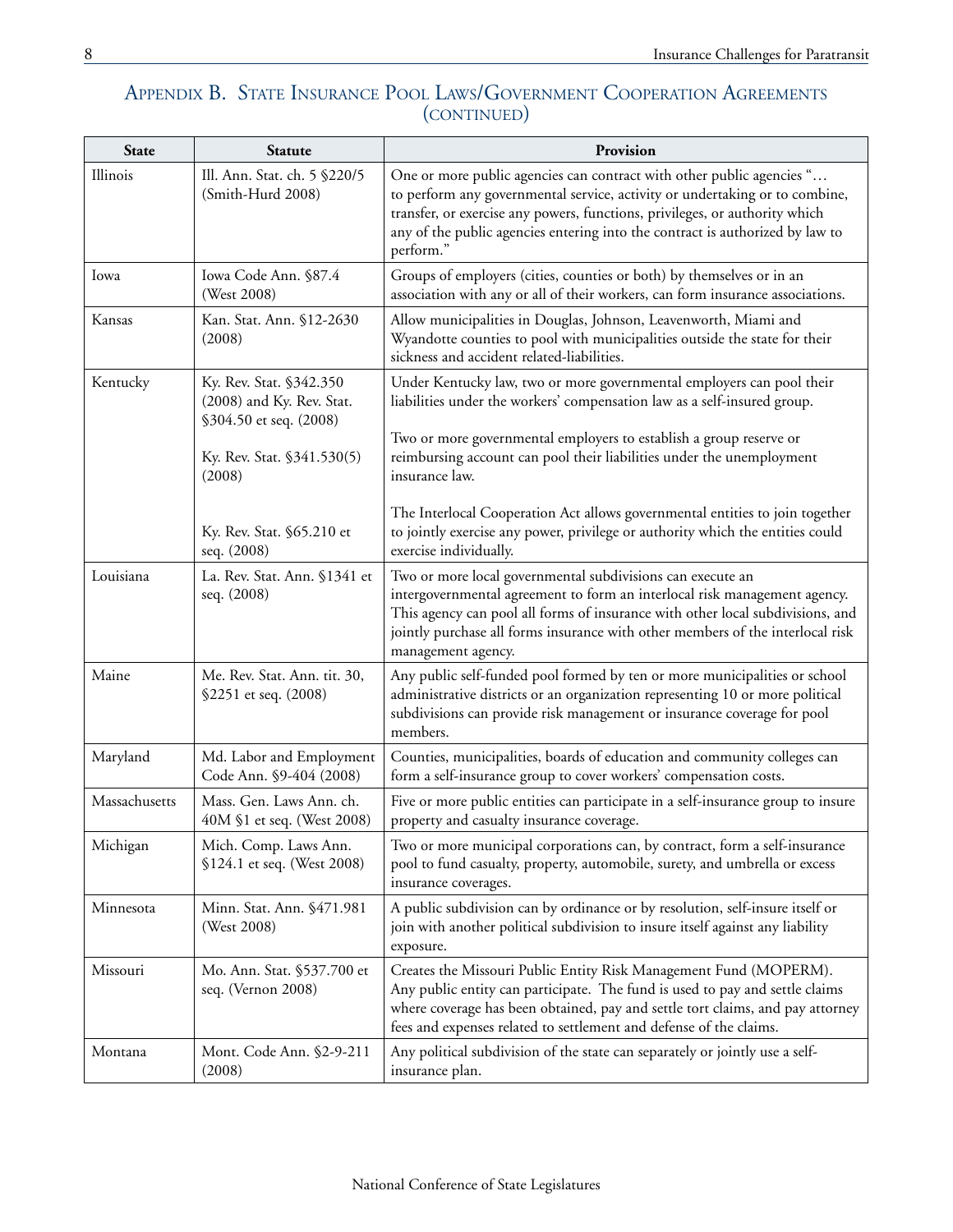| <b>State</b>     | <b>Statute</b>                                   | Provision                                                                                                                                                                                                                                                                                                                                                                                                 |
|------------------|--------------------------------------------------|-----------------------------------------------------------------------------------------------------------------------------------------------------------------------------------------------------------------------------------------------------------------------------------------------------------------------------------------------------------------------------------------------------------|
| Nebraska         | Neb. Rev. Stat. §44-4304 et<br>seq. (2008)       | Two or more public agencies can agree to form and become members of a<br>risk management pool to risk management services and insurance coverage<br>in the form of group self-insurance or standard insurance, including any<br>combination of group self-insurance and standard insurance.                                                                                                               |
| Nevada           | Nev. Rev. State. §277.055<br>(2008)              | Two or more public agencies or nonprofit medical facilities may enter into<br>an agreement to purchase insurance under a plan of casualty, marine or<br>transportation, property, surety, health, or any combination of these.                                                                                                                                                                            |
|                  | Nev. Rev. State. §277.067<br>(2008)              | Two or more political subdivisions can enter into an agreement to purchase<br>insurance under a plan of casualty, marine or transportation, property, surety,<br>health, or any combination of these.                                                                                                                                                                                                     |
| New<br>Hampshire | N.H. Rev. Stat. Ann. §5-B:1<br>et seq. (2008)    | Two or more political subdivisions can enter into an agreement to form a risk<br>management pool to provide any or all of casualty, property, vehicle, surety,<br>environmental impact, health or life insurance.                                                                                                                                                                                         |
| New Jersey       | N.J. Stat. Ann. §40A:10-36<br>(West 2008)        | A governing body of any local unit can contract with another local unit to<br>insure against liability, property damage, workers' compensation, and bodily<br>injury and property damage claims arising from environmental impairment<br>liability and legal representation.                                                                                                                              |
| New Mexico       | N.M. Stat. Ann. §3-62-2<br>(2008)                | Two or more political subdivisions can enter into an agreement to purchase<br>insurance through a pool.                                                                                                                                                                                                                                                                                                   |
| North Carolina   | N.C. Gen. Stat. §58-23-1<br>(2008)               | Local governments can enter into an agreement to jointly purchase insurance<br>or pool retention of their risks. The governments also can pool to pay<br>purchase workers' compensation claims.                                                                                                                                                                                                           |
| North Dakota     | N.D. Cent. Code §26.1-<br>23.1-01 et seq. (2008) | Two or more governmental agencies can enter into an agreement to insure<br>their legal liability against casualty, automobile and property losses.                                                                                                                                                                                                                                                        |
| Ohio             | Ohio Rev. Code Ann.<br>\$2744.081 (2008)         | A political subdivision can join with other political subdivisions in the state to<br>enter into a self-insurance program.                                                                                                                                                                                                                                                                                |
| Oklahoma         | Okla. Stat. Ann. tit. 74<br>\$1004 (2008)        | Any powers of a public agency can be exercised jointly with another public<br>agency, or a public agency of another state. Before the agreement becomes<br>valid, it must be approved by the attorney general.                                                                                                                                                                                            |
| Oregon           | Or. Rev. Stat. §190.010<br>(2008)                | A local government can enter into an agreement with another local<br>government for performance of any or all functions that a party to the<br>agreement has authority to perform.                                                                                                                                                                                                                        |
| Rhode Island     | R.I. Gen. Laws §45-5-20.1<br>(2008)              | Cities and town councils, school committees, and water and fire districts<br>can, by passing a resolution, enter into an agreement with two or more cities,<br>town councils, school committees, and water and fire districts to obtain self-<br>insurance.                                                                                                                                               |
| South Carolina   | S.C. Code Ann. §15-78-140<br>(2008)              | Requires political subdivisions to obtain either liability insurance through<br>the state for areas where immunity has been waived; obtain it from a private<br>carrier; self-insure; or form an insurance pool with other political subdivisions<br>through an intergovernmental agreement. A pooled self-insurance liability<br>pool is authorized to purchase specific and aggregate excess insurance. |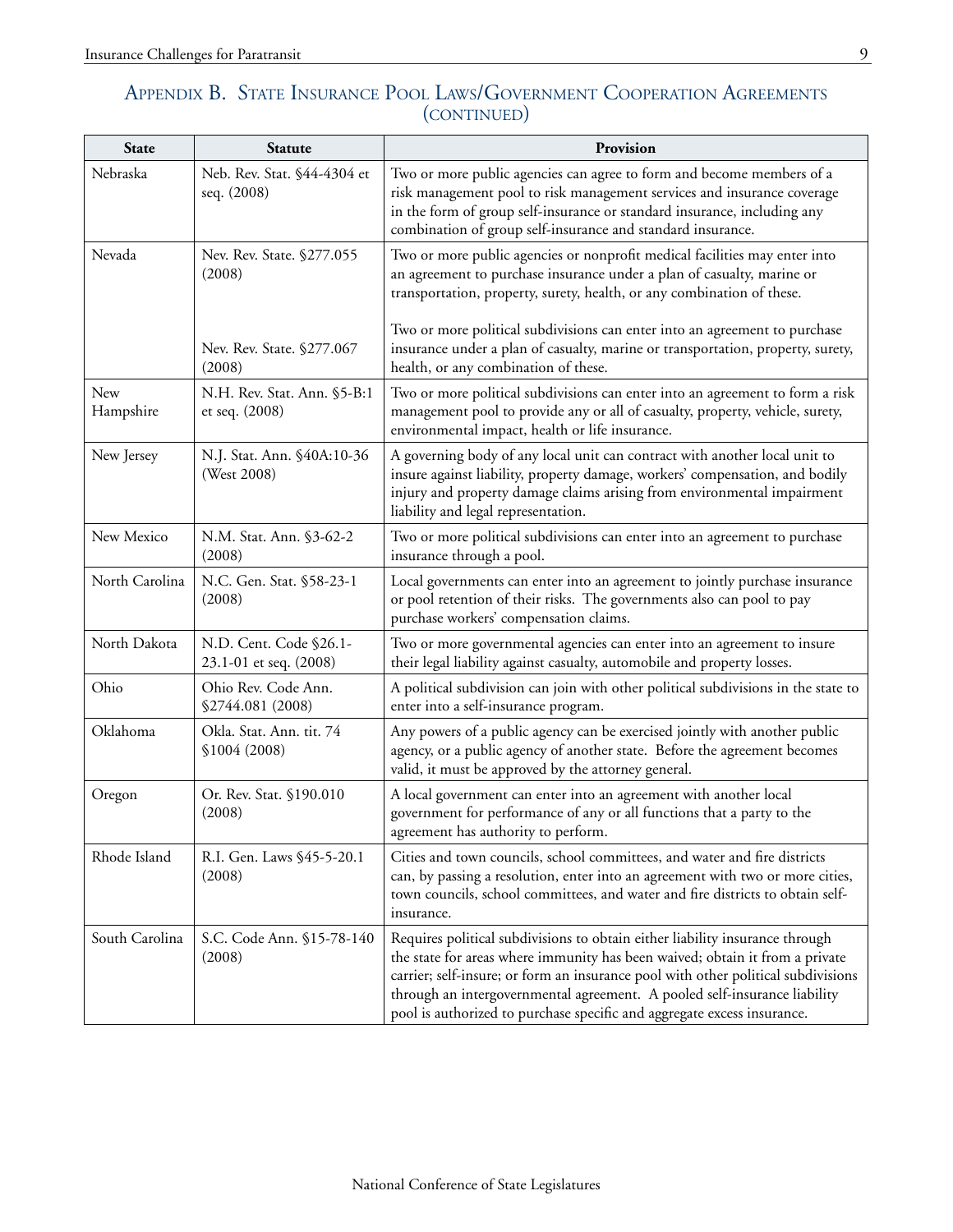### Appendix B. State Insurance Pool Laws/Government Cooperation Agreement (continued)

| <b>State</b>  | <b>Statute</b>                                                 | Provision                                                                                                                                                                                                                                                                                  |
|---------------|----------------------------------------------------------------|--------------------------------------------------------------------------------------------------------------------------------------------------------------------------------------------------------------------------------------------------------------------------------------------|
| South Dakota  | S.D. Codified Laws Ann.<br>§1-24-1 et seq. (2008)              | Two or more public agencies can enter into agreements for obtaining<br>insurance coverage for property, personal injury, and workers' compensation,<br>group life, health or accident coverage.                                                                                            |
| Tennessee     | Tenn. Code Ann. §29-20-<br>401 (2008)                          | A governmental entity can maintain a reserve or special fund to the purchase<br>liability insurance. Also, two or more governmental entities can enter into an<br>agreement to pool their financial and administrative resources to provide risk<br>management, insurance, or reinsurance. |
| Texas         | Tex. Government Code Ann.<br>§791.001 et seq. (Vernon<br>2008) | Local governments can contract with other local governments and state<br>agencies to the greatest extent possible for various governmental functions and<br>services.                                                                                                                      |
| Utah          | Utah Code Ann. §11-13-<br>102 et seq. (2008)                   | Local governments can cooperate with other localities to provide various<br>services "that will accord best with geographic, economic, population and<br>other factors influencing the needs and development of local communities."                                                        |
| Vermont       | Vt. Stat. Ann. tit. 24 §4942<br>et seq. (2008)                 | Two or more municipalities, by resolution, can enter into an agreement to<br>obtain insurance, excess insurance, reinsurance, and pay, and defend claims.<br>Before the agreement can take affect, the state commissioner of insurance<br>must approve it.                                 |
| Virginia      | Va. Code §15.2-2703<br>(2008)                                  | Any political subdivision of the state can contract with another political<br>subdivision to form a self-insurance pool to provide risk management and<br>liability insurance for pool members.                                                                                            |
| Washington    | Wash. Rev. Code Ann.<br>\$48.62.031 (2008)                     | A local government can self-insure or join or form an insurance program with<br>other local governments for property and liability risks, health and welfare<br>benefits.                                                                                                                  |
| West Virginia | W. Va. Code §29-12A-16<br>(2008)                               | A political subdivision can use public funds to self-insure to protect<br>itself against different types of liability. A group of two or more political<br>subdivisions also can establish a self-insurance pool relative to their liability.                                              |
| Wisconsin     | Wis. Stat. Ann. §611.11<br>(West 2008)                         | Any number of municipalities can organize a municipal insurance mutual<br>to provide workers' compensation insurance, liability insurance, risk<br>management services and property insurance.                                                                                             |
| Wyoming       | Wyo. Stat. §16-1-101<br>(2008)                                 | The state and any of its counties, municipalities, school districts, special<br>districts, public institutions, agencies, boards, commissions or political<br>subdivisions can cooperate and assist one another. The agreement can be<br>either formal or informal.                        |

**Source:** Association of Governmental Risk Pools, 2008.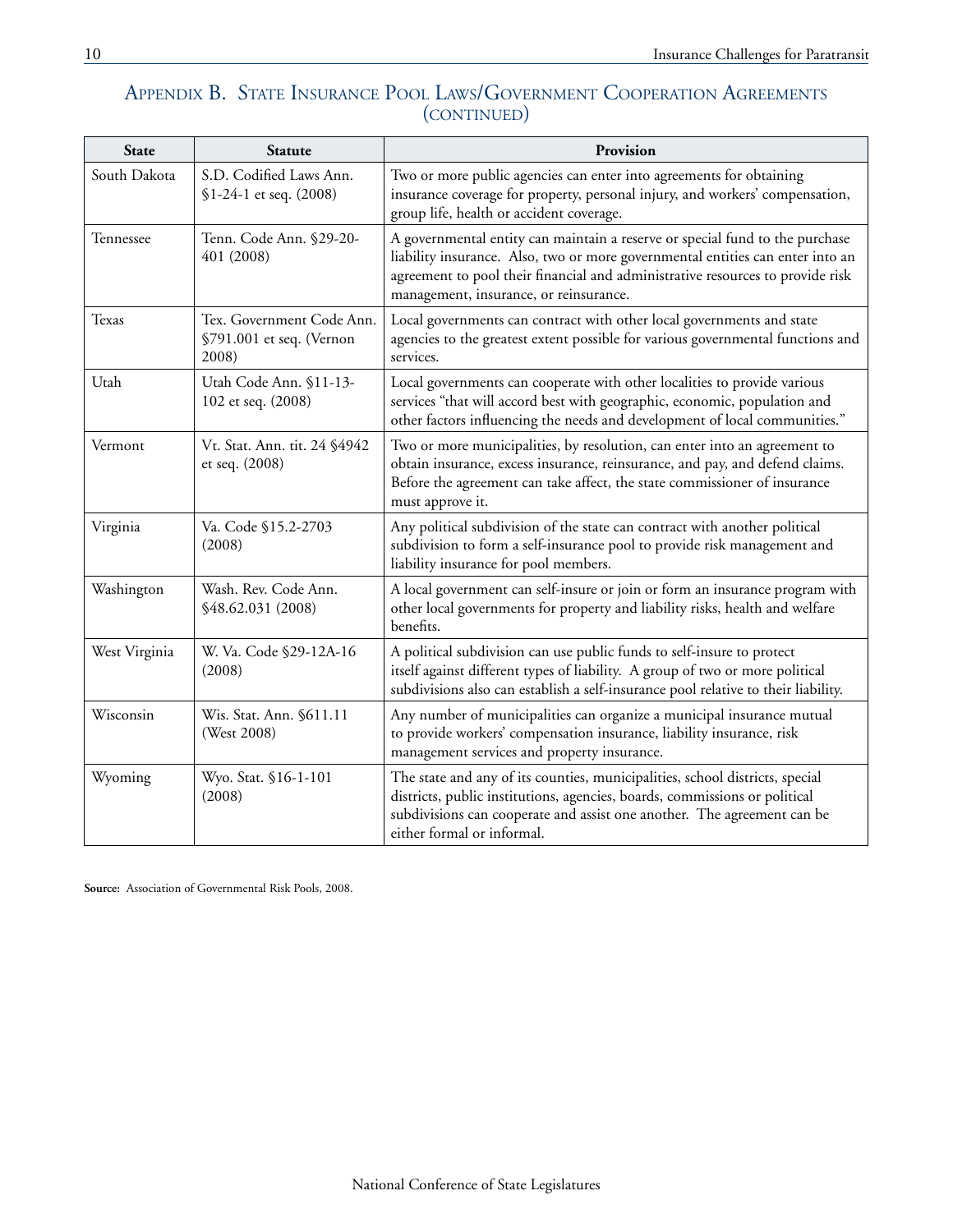| State/Jurisdiction | <b>Statutes</b>                                            | THERDIA C. UTALE VOLUMERATIOILEMENT<br>Provision                                                                                                                                                                                                                                                  |
|--------------------|------------------------------------------------------------|---------------------------------------------------------------------------------------------------------------------------------------------------------------------------------------------------------------------------------------------------------------------------------------------------|
| Alabama            | Alabama Code §6-<br>5-336                                  | Provides protections for volunteers of nonprofit corporations, non-profit<br>organizations, government entities and hospitals.                                                                                                                                                                    |
|                    |                                                            | Volunteers are immune from civil liability if the volunteer was acting in good faith<br>in the official functions and duties with the agency or organization.                                                                                                                                     |
|                    |                                                            | Contains no provision related to volunteer use of motor vehicles.                                                                                                                                                                                                                                 |
| Alaska             | Alaska Stat.<br>\$09.65.170.                               | Limits liability of certain officers of nonprofit organizations.                                                                                                                                                                                                                                  |
|                    |                                                            | Contains no provision related to volunteer drivers.                                                                                                                                                                                                                                               |
| Arizona            | Ariz. Rev. Stat. Ann.<br>§12-981 et seq.                   | Provides protection to volunteers for a nonprofit corporation, or organization,<br>hospital or governmental agency. The term also includes a volunteer who serves as a<br>director, officer, trustee or direct service volunteer.                                                                 |
|                    |                                                            | A volunteer is immune from civil liability for any act or omission resulting in<br>damage or injury if the volunteer was acting in good faith and within the scope<br>of duties; and, the damage or injury was not caused by willful, wanton or grossly<br>negligent misconduct by the volunteer. |
|                    |                                                            | The statute does not contain a section specifically related to volunteer drivers.                                                                                                                                                                                                                 |
|                    |                                                            | Extends liability to organizations that use volunteers for acts or omissions of the<br>volunteer.                                                                                                                                                                                                 |
|                    |                                                            | Liability insurance must extend to the organization or agency that is using the<br>volunteer driver's insurance.                                                                                                                                                                                  |
| Arkansas           | Ark. Stat. Ann.<br>§16-6-101 et seq.<br>(2006); Ark. Stat. | Provides immunity from liability for volunteers unless the volunteer negligently<br>operates a motor vehicle.                                                                                                                                                                                     |
|                    | Ann §21-13-101 et<br>seq. (2006).                          | Damages are limited to the volunteer's liability insurance coverage.                                                                                                                                                                                                                              |
|                    |                                                            | Volunteers for the state may be reimbursed for liability insurance if the agency<br>made provisions for such benefits, established proper safeguards for eligibility and<br>determined that there are sufficient funds available.                                                                 |
|                    |                                                            | Volunteers for the state are protected by the state's sovereign immunity.                                                                                                                                                                                                                         |
| California         | Cal. Corporations<br>Code §5239 (West<br>2006).            | Protects directors and volunteer officers of nonprofit organizations from personal<br>liability.                                                                                                                                                                                                  |
|                    |                                                            | Provides that damages caused by a volunteer director or officer of a nonprofit<br>organization are covered by the organization's general liability insurance.                                                                                                                                     |
|                    |                                                            | Requires that automobile insurance policies cannot be issued if the impliedly or<br>expressly exclude coverage for the use of an automobile for the performance of<br>services for a nonprofit or charitable organization or a government agency.                                                 |

## APPENDIX C. STATE VOLUNTEER PROTECTION LAWS<sup>69</sup>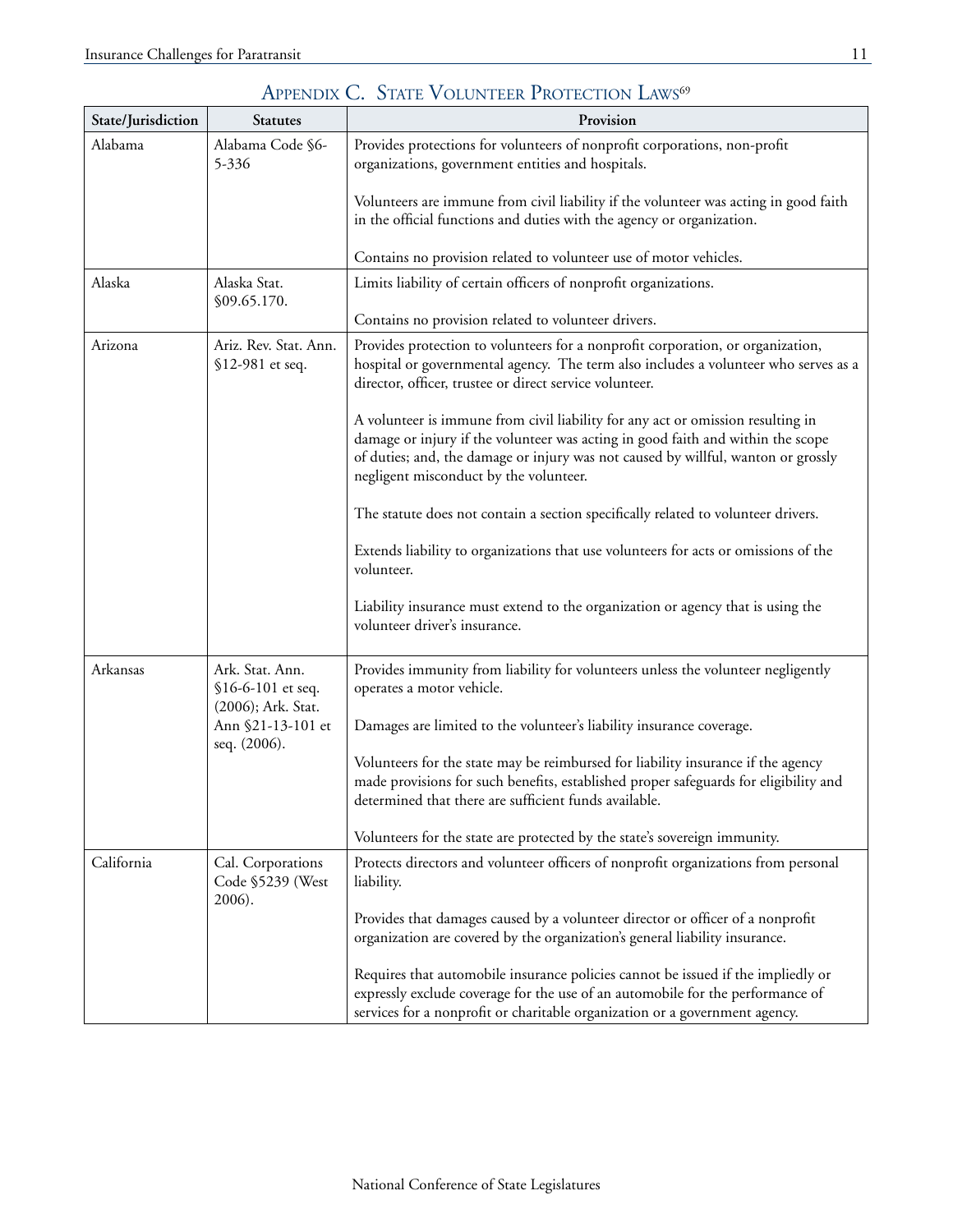| State/Jurisdiction | <b>Statutes</b>                          | Provision                                                                                                                                                                                                                                           |
|--------------------|------------------------------------------|-----------------------------------------------------------------------------------------------------------------------------------------------------------------------------------------------------------------------------------------------------|
| Colorado           | Colo. Rev. Stat. §13-<br>21-115.5        | Provides immunity for volunteers unless the damages arise from the operation of a<br>motor vehicle.                                                                                                                                                 |
|                    |                                          | Does not provide immunity to organizations for the negligent acts of volunteers.                                                                                                                                                                    |
| Connecticut        | Conn. Gen. Stat.<br>Ann §§4-61hh et      | Provides sovereign immunity for volunteers for state agencies.                                                                                                                                                                                      |
|                    | seq; 4-165; 52-556<br>(West 2006)        | Allows state volunteers to be reimbursed for liability insurance purchased through<br>the State Insurance and Risk Management Board.                                                                                                                |
|                    |                                          | Any person who is injured by a motor vehicle operated by the state through the<br>negligence of a state official shall have the right of recovery for such injuries.                                                                                |
| Delaware           | Del. Code Ann. tit<br>10§8133            | Provides protections for volunteers and the organization or agency that engages their<br>services unless the action arises from the operation of a motor vehicle.                                                                                   |
|                    |                                          | Damages recovered cannot exceed the amount of applicable insurance coverage.                                                                                                                                                                        |
| Florida            | Fla. Stat.<br>§§768.1355;                | Provides protections for volunteers unless they acted with malicious intent.                                                                                                                                                                        |
|                    | 430.204                                  | If the volunteer is not liable because of the provisions in the statute, the nonprofit<br>organization shall be liable for his or her acts or omissions.                                                                                            |
| Georgia            | Ga. Code Ann. §51-<br>$1-42(2006)$       | Provides protection to volunteers who transport senior citizens unless any injury or<br>damage was caused by the volunteer's malfeasance.                                                                                                           |
| Hawaii             | Hawaii Rev. Stat.<br>§§662D-1 et seq.    | Provides immunity for volunteers if the organization carries a minimum amount of<br>general liability insurance.                                                                                                                                    |
|                    |                                          | Immunity is provided unless the damages arise from the operation of a motor<br>vehicle or other malfeasance.                                                                                                                                        |
| Idaho              | Idaho Code §6-<br>1605 (2006).           | Provides immunity for volunteers unless the damages arise from the operation of a<br>motor vehicle.                                                                                                                                                 |
|                    |                                          | Damages are limited to the extent of the volunteer's or the nonprofit's amount of<br>insurance coverage.                                                                                                                                            |
| Illinois           | Ill. Rev. Stat. ch 105<br>108.70 (2006)  | Protects directors, officers and volunteers of nonprofit organizations from personal<br>liability unless they acted with malicious intent.                                                                                                          |
|                    |                                          | The statute does not apply to directors of nonprofit organizations that earn more<br>than \$5,000 per year.                                                                                                                                         |
|                    |                                          | Contains no provision related to volunteer drivers.                                                                                                                                                                                                 |
| Indiana            | Ind. Code Ann.                           | Provides immunity to directors of nonprofit organizations.                                                                                                                                                                                          |
|                    | §§34-30-4-1 (West<br>2006)               | Provides immunity to volunteers who donate their time to a Community Mental<br>Retardation and Other Developmental Disabilities Center, or other nonprofit<br>organizations, so long as the damages did not arise from the volunteer's malfeasance. |
| Iowa               | Iowa Code<br>\$\$669.24; 670.2<br>(2006) | Provides immunity for volunteers for state agencies if the act or omission was not<br>caused by the volunteer's malfeasance.                                                                                                                        |
| Kansas             | Kan. Stat. Ann. §60-<br>3601 (2006)      | Provides protections for volunteers unless they acted with malicious intent.<br>Damages are limited to the extent of the volunteer's or the nonprofit's amount of<br>insurance coverage.<br>Contains no provision related to volunteer drivers.     |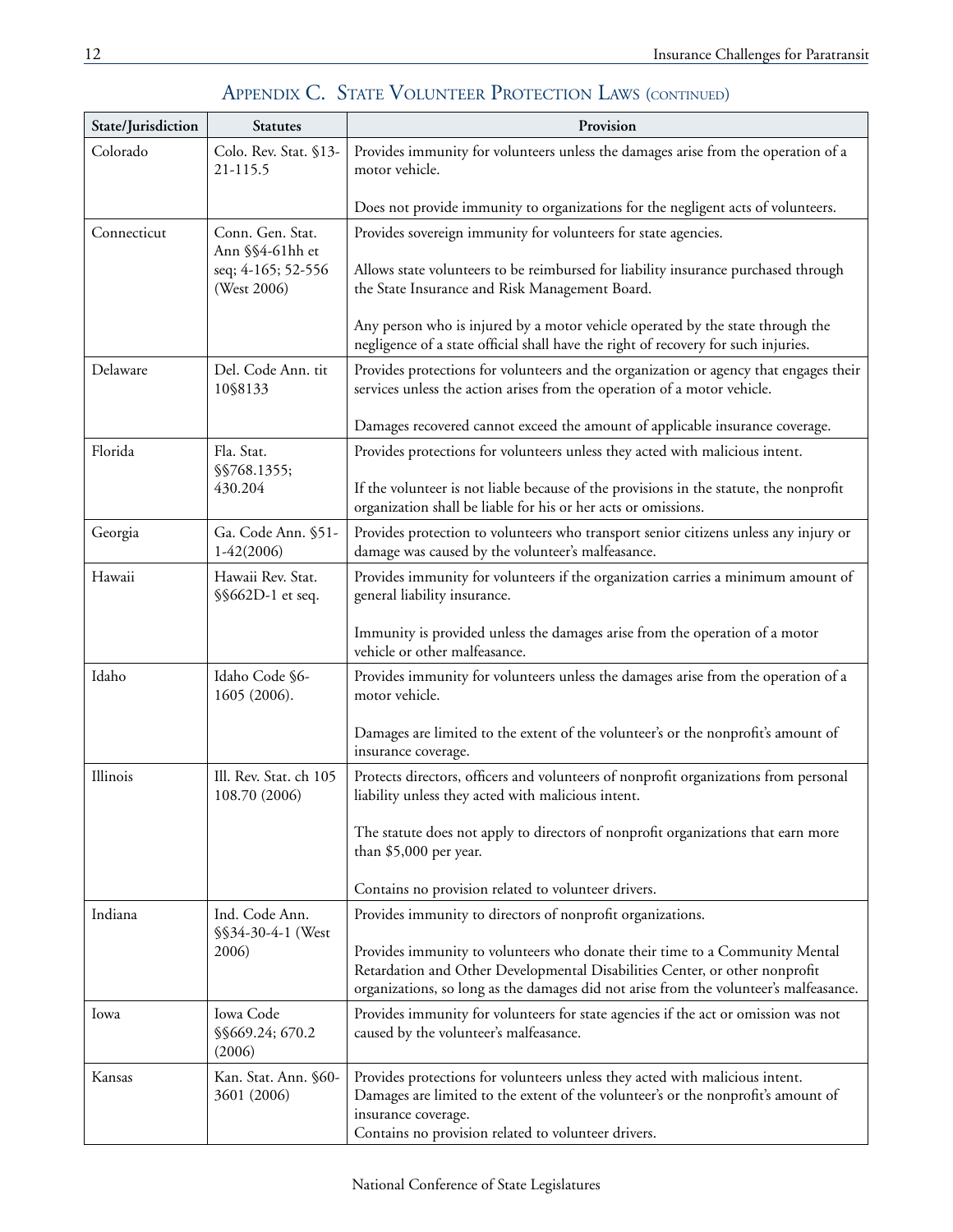| State/Jurisdiction | <b>Statutes</b>                                                        | Provision                                                                                                                                                                                                     |
|--------------------|------------------------------------------------------------------------|---------------------------------------------------------------------------------------------------------------------------------------------------------------------------------------------------------------|
| Kentucky           | Ky. Rev. Stat.<br>\$411.200 (2006)                                     | Protects directors, officers and volunteers of nonprofit organizations from personal<br>liability unless they acted with malicious intent.                                                                    |
|                    |                                                                        | Contains no provision related to volunteer drivers.                                                                                                                                                           |
| Louisiana          | La. Rev. Stat.<br>\$9:2792.3; 9:2792.9<br>(2006)                       | Provides immunity for volunteers unless the damages arise from the operation of a<br>motor vehicle or other malfeasance.                                                                                      |
| Maine              | Me. Rev. Stat. Ann.<br>tit. 24-A §2902-<br>F; tit. 14 §158-A<br>(2006) | Provides immunity for volunteers unless the damages arise from the operation of a<br>motor vehicle or other malfeasance.<br>An insurance company cannot refuse to insure a volunteer driver and cannot charge |
|                    |                                                                        | a surcharge or increase the rate of a volunteer driver.                                                                                                                                                       |
| Maryland           | Md. Courts and<br>Judicial Proceedings<br>Code Ann. §§5-406            | Provides civil immunity for volunteers unless the damages arise from the operation<br>of a motor vehicle or other malfeasance.                                                                                |
|                    | et seq. (2006)                                                         | Limits civil liability to the amount of personal insurance carried by the volunteer<br>with some exceptions.                                                                                                  |
| Massachusetts      | Mass. Gen. Laws<br>Ann. ch. 231, §85k<br>(West 2006)                   | Provides civil immunity for directors, officers and volunteers of nonprofit<br>organizations unless the damages arise from the operation of a motor vehicle or<br>other malfeasance.                          |
| Michigan           | Mich. Comp. Laws<br>Ann. §691.1407<br>(West 2006)                      | Provides immunity for volunteers for state agencies if the act or omission was not<br>caused by the volunteer's malfeasance.                                                                                  |
|                    |                                                                        | Volunteers are liable for damages if they are the proximate cause.                                                                                                                                            |
|                    |                                                                        | Contains no provision related to volunteer drivers.                                                                                                                                                           |
| Minnesota          | Minn. Stat. Ann.<br>§317A.257 (2006)                                   | Protects directors, officers and volunteers of nonprofit organizations from personal<br>liability unless they acted with malicious intent.                                                                    |
|                    |                                                                        | Contains no provision related to volunteer drivers.                                                                                                                                                           |
| Mississippi        | Miss. Code Ann.<br>\$95-9-1 (2006)                                     | Provides civil immunity for directors, officers and volunteers of nonprofit<br>organizations unless the damages arise from the operation of a motor vehicle or<br>other malfeasance.                          |
|                    |                                                                        | Volunteers can be reimbursed for the cost of their insurance coverage.                                                                                                                                        |
| Missouri           | Mo. Rev. Stat.<br>\$537.118.1. (2006)                                  | Protects directors, officers and volunteers of nonprofit organizations from personal<br>liability unless they acted with malicious intent.                                                                    |
|                    |                                                                        | Contains no provision related to volunteer drivers.                                                                                                                                                           |
| Montana            | Mont. Code Ann.<br>$$27-1-732(2006)$                                   | Limits liability of certain officers of nonprofit organizations.                                                                                                                                              |
|                    |                                                                        | Contains no provision related to volunteer drivers.                                                                                                                                                           |
| Nebraska           | Neb. Rev. Stat. §25-<br>21,188.02 (2006)                               | Provides civil immunity for directors, officers and volunteers of nonprofit<br>organizations unless the damages arise from the operation of a motor vehicle or<br>other malfeasance.                          |
| Nevada             | Nev. Rev. Stat.<br>§§616A.130 et seq.<br>(2006)                        | Volunteers for both the state and the government may be considered employees of<br>either the agency or the state at a salary of \$100 per month.                                                             |
|                    |                                                                        | Contains no provision related to volunteer drivers.                                                                                                                                                           |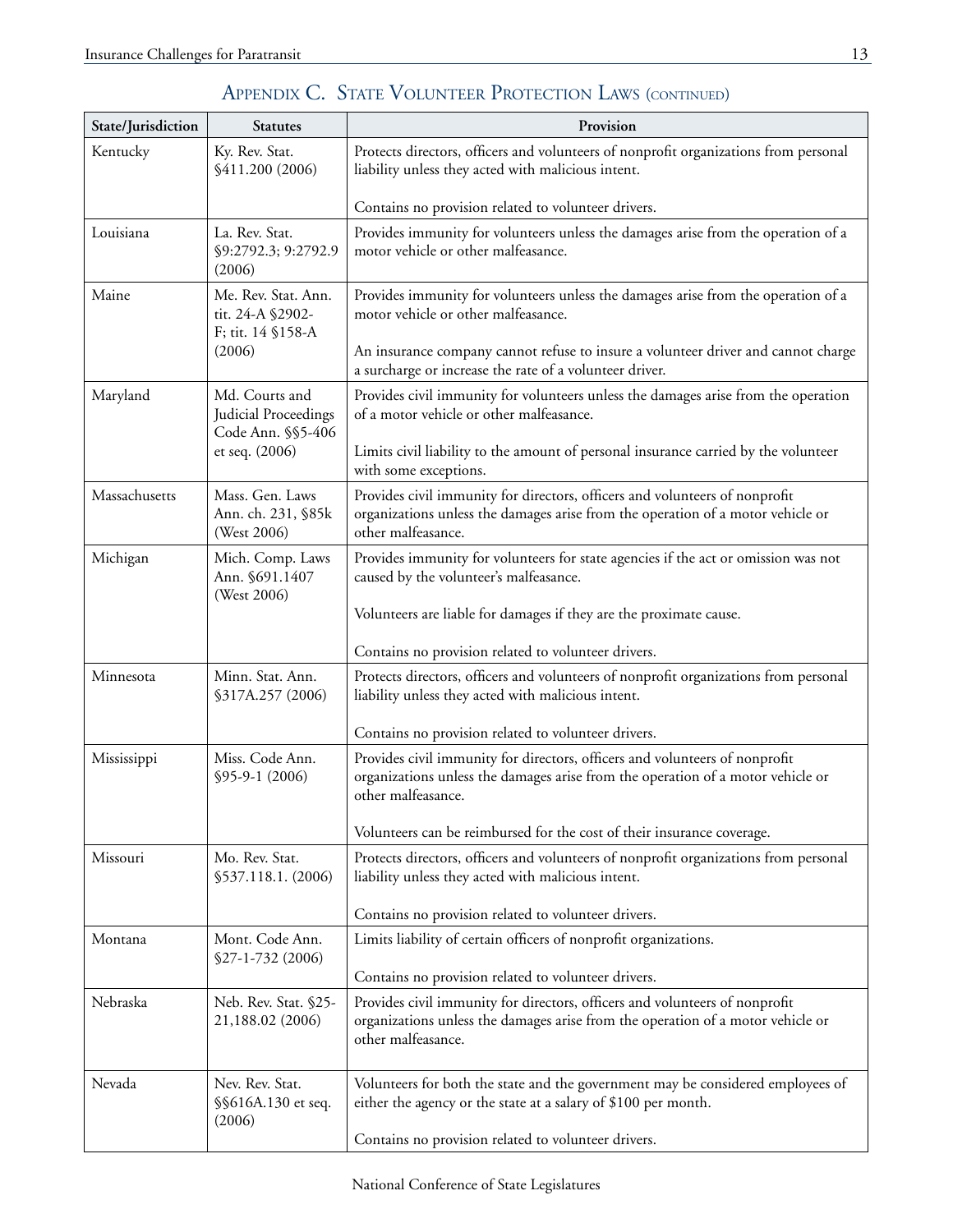| State/Jurisdiction | <b>Statutes</b>                                                                                  | Provision                                                                                                                                                                            |
|--------------------|--------------------------------------------------------------------------------------------------|--------------------------------------------------------------------------------------------------------------------------------------------------------------------------------------|
| New Hampshire      | N.H. Rev. Stat. Ann.<br>\$508:17 (2006)                                                          | Provides civil immunity for volunteers unless the damages arise from the operation<br>of a motor vehicle or other malfeasance.                                                       |
|                    |                                                                                                  | Liability on behalf of a nonprofit organization for damage or injury sustained by<br>a person is limited to \$250,000. Damages sustained by persons are limited to<br>\$1,000,000.   |
| New Jersey         | N.J. Rev. Stat.<br>§ § 2A: 53A-7.1 et<br>seq. (2006)                                             | Provides civil immunity for directors, officers and volunteers of nonprofit<br>organizations unless the damages arise from the operation of a motor vehicle or<br>other malfeasance. |
| New Mexico         | N.M. Stat. Ann.<br>§§41-4-3 et seq.<br>(2006)                                                    | Provides immunity for volunteers for state agencies if the act or omission was not<br>caused by the volunteer's malfeasance.                                                         |
|                    |                                                                                                  | Volunteers are provided a state defense unless the insurance company is required to<br>provide a defense.                                                                            |
| New York           | N.Y. Not-for-Profit                                                                              | Limits liability of certain officers of nonprofit organizations.                                                                                                                     |
|                    | Corporation Law<br>§720-a (McKinney<br>2005); N.Y. Public<br>Officers Law §17<br>(McKinney 2006) | The state will provide for a volunteer's defense in a state sponsored program if<br>the act or omission was committed while the volunteer acted in his or her official<br>capacity.  |
| North Carolina     | N.C. Gen. Stat.<br>§§1-539.10 et seq.                                                            | Protects directors, officers and volunteers of nonprofit organizations from personal<br>liability unless they acted with malicious intent.                                           |
|                    | (2006)                                                                                           | If either the volunteer or the nonprofit organization has liability insurance, they<br>have waived their liability to the extent of their coverage.                                  |
|                    |                                                                                                  | Contains no provision related to volunteer drivers.                                                                                                                                  |
| North Dakota       | N.D. Cent. Code<br>\$10-33-48; \$32-<br>03-45                                                    | Provides civil immunity for directors, officers and volunteers of nonprofit<br>organizations unless the damages arise from the operation of a motor vehicle or<br>other malfeasance. |
|                    |                                                                                                  | Contains no provision related to volunteer drivers.                                                                                                                                  |
| Ohio               | Ohio Rev. Code<br>Ann. §2305.38<br>(2006)                                                        | Protects directors, officers and volunteers of nonprofit organizations from personal<br>liability unless they acted with malicious intent.                                           |
|                    |                                                                                                  | Contains no provision related to volunteer drivers.                                                                                                                                  |
| Oklahoma           | Okla. Stat. Ann. tit.<br>76 §31; tit. 19 §168<br>(2006)                                          | Provides civil immunity for volunteers unless the damages arise from the operation<br>of a motor vehicle or other malfeasance.                                                       |
|                    |                                                                                                  | If the volunteer is considered to have immunity, the nonprofit is still liable for the<br>volunteer's actions.                                                                       |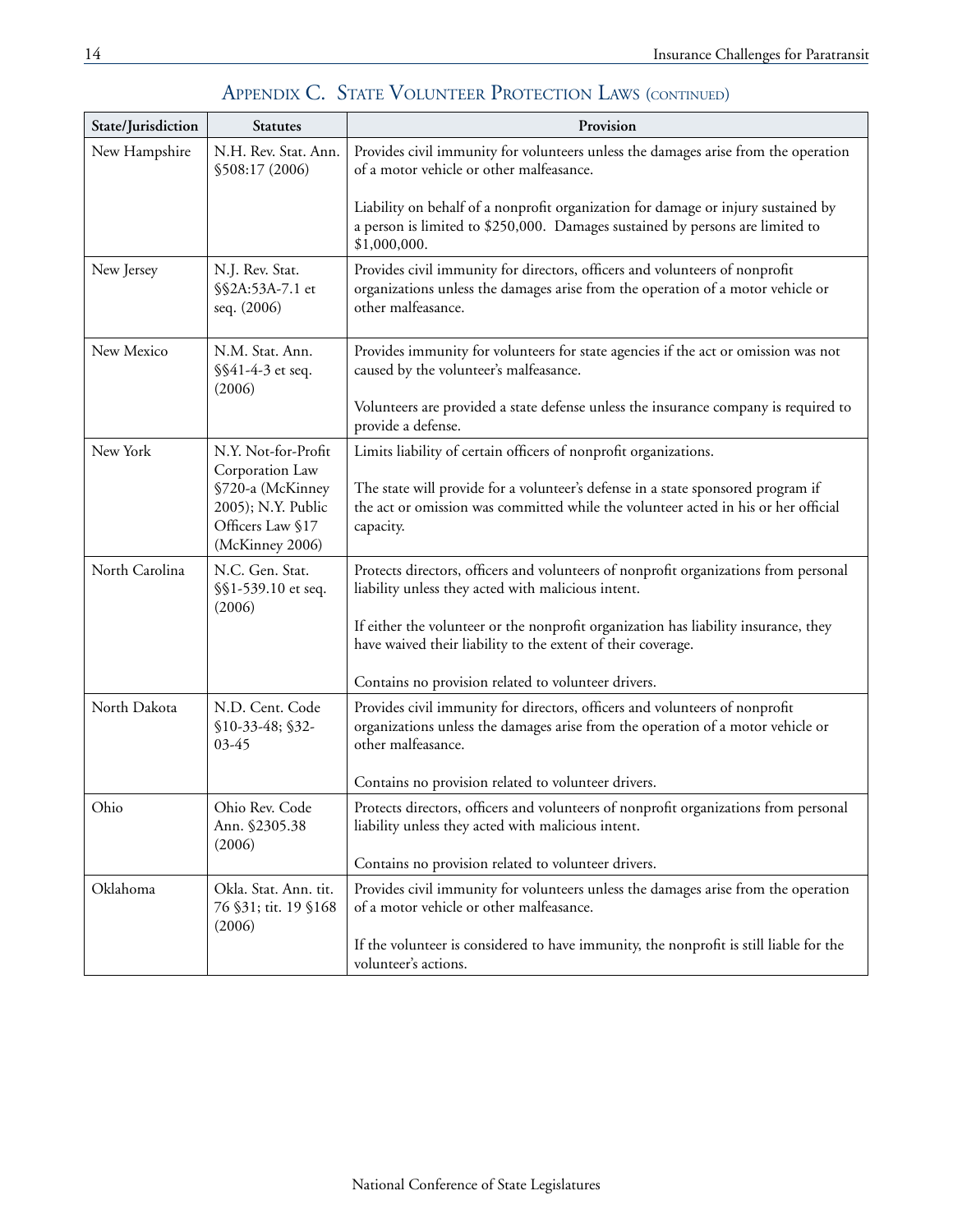| State/Jurisdiction | <b>Statutes</b>                                                                      | Provision                                                                                                                                                                                                                                                                                                             |
|--------------------|--------------------------------------------------------------------------------------|-----------------------------------------------------------------------------------------------------------------------------------------------------------------------------------------------------------------------------------------------------------------------------------------------------------------------|
| Oregon             | Or. Rev. Stat.<br>§30.475 et seq.                                                    | Limits the liability of volunteer drivers who transport senior citizens and disabled<br>persons.                                                                                                                                                                                                                      |
|                    |                                                                                      | The statute provides amounts the organization is liable for in the event that<br>someone the volunteer is transporting is injured or dies as a result of the volunteer<br>driver's actions.                                                                                                                           |
|                    |                                                                                      | The driver has to have a valid Oregon Driver's License and can only be reimbursed<br>for actual expenses.                                                                                                                                                                                                             |
| Pennsylvania       | Pa. Cons. Stat. Ann.<br>tit. 42 §8332.4                                              | Provides civil immunity for volunteers unless the damages arise from the operation<br>of a motor vehicle or other malfeasance.                                                                                                                                                                                        |
|                    |                                                                                      | The volunteer can be found negligent for any acts or omissions.                                                                                                                                                                                                                                                       |
| Rhode Island       | R.I. Gen. Laws §9-<br>$1-31.1$                                                       | Provides immunity for volunteers for state agencies if the act or omission was not<br>caused by the volunteer's malfeasance.                                                                                                                                                                                          |
| South Carolina     | S.C. Code Ann. §8-<br>25-10 et seq. (Law.<br>Co-op 2006)                             | Provides immunity for volunteers for state agencies if the act or omission was not<br>caused by the volunteer's malfeasance.                                                                                                                                                                                          |
| South Dakota       | S.D. Codified Laws<br>Ann. §§47-23-28 et<br>seq. (2006)                              | Provides civil immunity for volunteers unless the damages arise from the operation<br>of a motor vehicle or other malfeasance.<br>If the volunteer or nonprofit organization participates in a risk sharing pool or<br>purchases liability insurance they waive their immunity to the extent of their<br>coverage.    |
| Tennessee          | Tenn. Code Ann.<br>\$29-20-310; \$29-<br>20-403 (2006)                               | Provides immunity for volunteers for state agencies if the act or omission was not<br>caused by the volunteer's malfeasance.                                                                                                                                                                                          |
| <b>Texas</b>       | Texas Charitable<br>Immunity and<br>Liability Code Ann.<br>§84.001 et seq.<br>(2006) | Provides civil immunity for volunteers unless the damages arise from the operation<br>of a motor vehicle or other malfeasance.<br>Religious charitable organizations that own or lease their own motor vehicles are<br>not liable for damages arising from someone entrusted to provide transportation<br>services.   |
| Utah               | Utah Code Ann.<br>§ § 78-19-1 et seq.<br>(2006)                                      | Provides civil immunity for volunteers unless the damages arise from the operation<br>of a motor vehicle or other malfeasance.<br>A nonprofit organization is not liable for the actions of its volunteers unless the<br>organization had, or reasonably should have had knowledge of the volunteer's<br>malfeasance. |
| Vermont            | Vt. Stat. Ann. tit. 29<br>\$1403 (2006)                                              | Limits liability of certain officers of nonprofit organizations.<br>Contains no provision related to volunteer drivers.                                                                                                                                                                                               |
| Virginia           | Va. Code §§2.2-<br>3600 et seq. (2006)                                               | Provides immunity for volunteers for state agencies so long the act or omission was<br>not caused by the volunteer's malfeasance.                                                                                                                                                                                     |
|                    |                                                                                      | Limits liability of certain officers of nonprofit organizations.                                                                                                                                                                                                                                                      |
|                    |                                                                                      | Contains no provision related to volunteer drivers.                                                                                                                                                                                                                                                                   |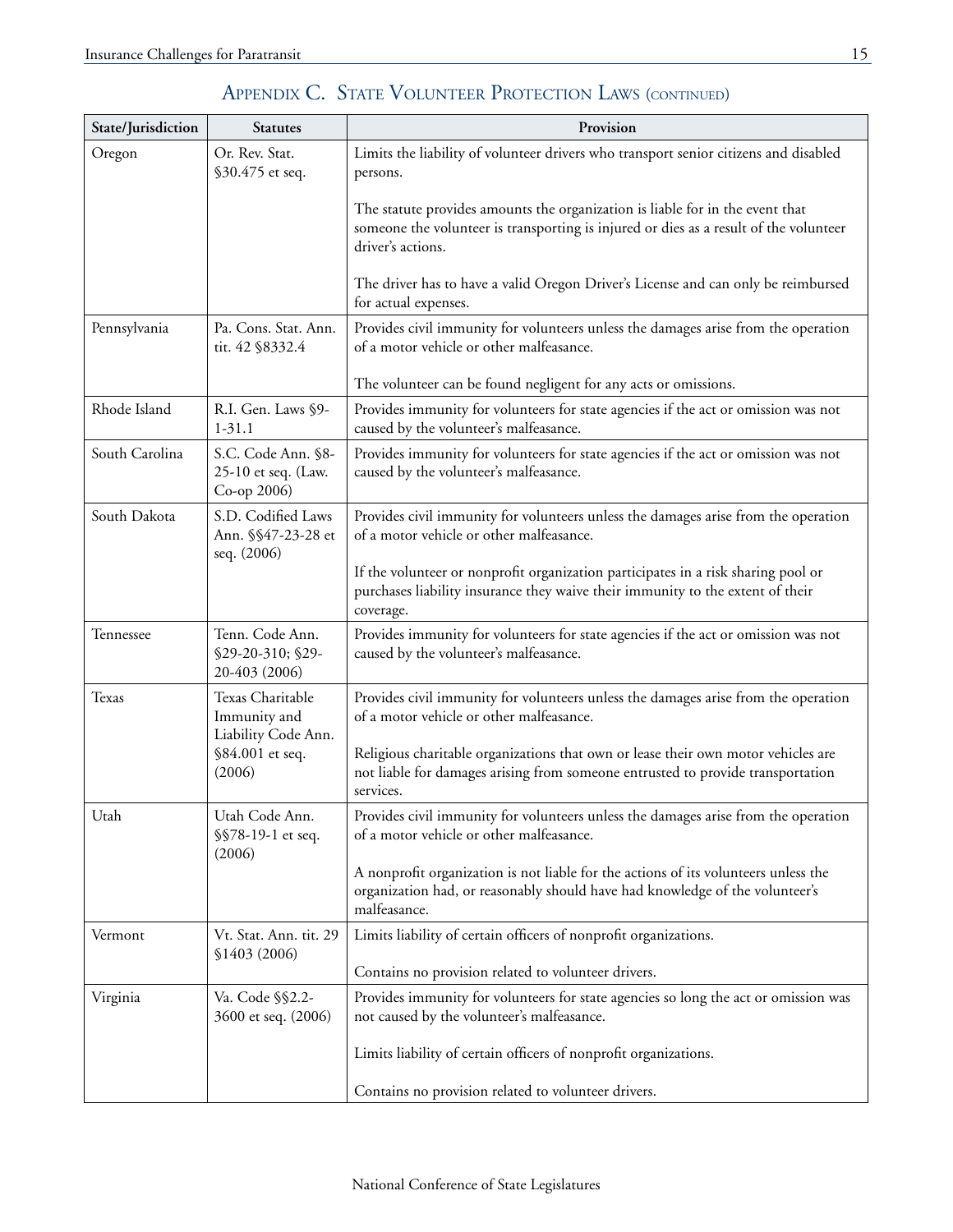| State/Jurisdiction | <b>Statutes</b>                                     | Provision                                                                                                                                                                                                                     |
|--------------------|-----------------------------------------------------|-------------------------------------------------------------------------------------------------------------------------------------------------------------------------------------------------------------------------------|
| Washington         | Wash. Rev. Code<br>Ann. §4.24.670                   | Provides civil immunity for volunteers unless the damages arise from the operation<br>of a motor vehicle or other malfeasance.                                                                                                |
|                    |                                                     | Damages are limited to the extent of the volunteer's or the nonprofit's amount of<br>insurance coverage.                                                                                                                      |
|                    |                                                     | The statute leaves the non-profit organization or the state the option to be able to<br>sue the volunteer.                                                                                                                    |
| West Virginia      | W. Va. §§55-7C-1<br>et seq. (2006)                  | Limits liability of certain officers of nonprofit organizations and does not cover the<br>negligent use of an automobile.                                                                                                     |
|                    |                                                     | Contains no provision related to volunteer drivers.                                                                                                                                                                           |
| Wisconsin          | Wis. Stat. Ann.<br>§181.0670 et seq.<br>(West 2006) | Provides civil immunity for volunteers unless the damages arise from the operation<br>of a motor vehicle or other malfeasance.                                                                                                |
| Wyoming            | Wyo. Stat. §1-1-<br>125 (2006)                      | Provides civil immunity for volunteers unless the damages arise from the operation<br>of a motor vehicle or other malfeasance.                                                                                                |
|                    |                                                     | Expressly links the liability of non-profit agencies to the actions of their volunteers.                                                                                                                                      |
|                    |                                                     | Proof of the act or omission of a volunteer is sufficient to bring an action against the<br>non-profit agency under the doctrine of respondeat superior                                                                       |
| Guam               | Guam Code<br>Chapter 16 (2006)                      | Provides civil immunity for volunteers unless the damages arise from the operation<br>of a motor vehicle or other malfeasance.                                                                                                |
|                    |                                                     | Punitive damages can be awarded to a claimant so long as they can prove that by the<br>volunteer's willful or criminal misconduct, or a conscious, flagrant indifference to<br>the rights or safety of the individual harmed. |
|                    |                                                     | The volunteer is liable for any noneconomic harm caused.                                                                                                                                                                      |
| Virgin Islands     | §42 Immunity in<br>emergency and other<br>cases.    | Provides immunity for volunteers for state agencies if the act or omission was not<br>caused by the volunteer's malfeasance.                                                                                                  |
|                    |                                                     | Contains no provision related to volunteer drivers.                                                                                                                                                                           |
| U.S. Federal       | 42 U.S.C. \$\$14501<br>et seq. (2006)               | Preempts state laws that are inconsistent with it.                                                                                                                                                                            |
|                    |                                                     | Provides civil immunity for volunteers unless the damages arise from the operation<br>of a motor vehicle or other malfeasance.                                                                                                |
|                    |                                                     | Allows states to establish additional requirements that do not conflict with the<br>federal statute.                                                                                                                          |
|                    |                                                     | Punitive damages can be awarded to a claimant so long as they can prove that by the<br>volunteer's willful or criminal misconduct, or a conscious, flagrant indifference to<br>the rights or safety of the individual harmed. |
|                    |                                                     | The volunteer is liable for any noneconomic harm caused.                                                                                                                                                                      |

**Source:** National Conference of State Legislatures, 2006.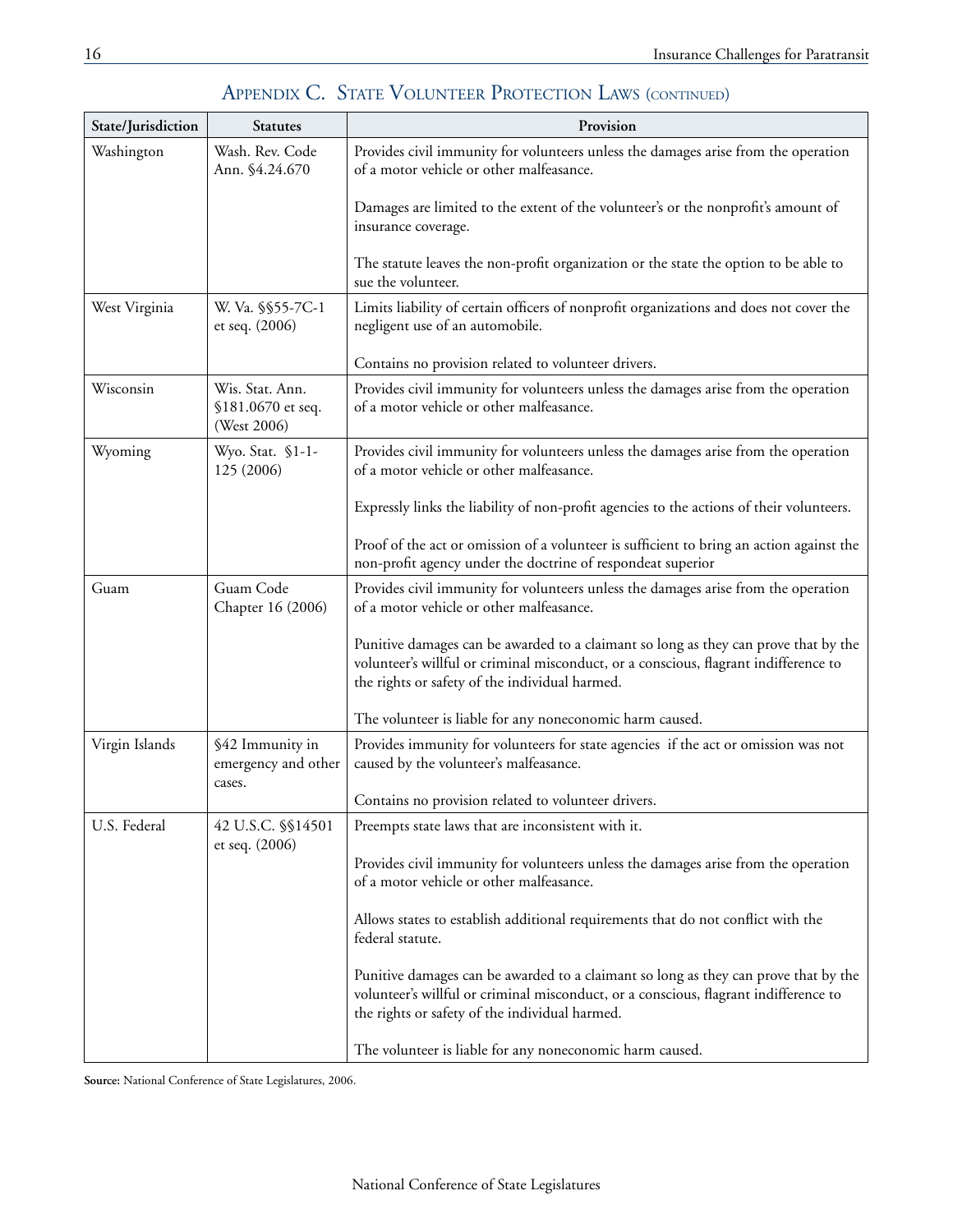## **Appendix D: Risk Management Tools and Risk Financing Tools**

### **Risk Management Tools**

- *Risk Elimination:* To eliminate a risk, the paratransit provider should closely examine the types of activities that in the past have caused losses to determine if they can be eliminated altogether.<sup>70</sup>
- *Risk Transfer:* The paratransit company could hire an independent contractor to handle a certain amount of routes or vehicle maintenance.<sup>71</sup> Under tort theory, employers are not liable for the negligence of their independent contractors unless the activity that the contractor undertakes is non-delegable or the activity is inherently dangerous. Paratransit providers also can have patients sign a hold-harmless agreement for activities such as door-to-door or door-through-door service.72
- Standards: Paratransit providers should have standards for hiring and, training, and for conduct when in the presence of clients.73 Programs of the American Public Transportation Association (APTA) and the Community Transportation Association of America (CTAA) address these standards.<sup>74</sup>
- *Hiring Practices:* A paratransit company can avoid both potential accidents and litigation by checking a potential new hire's motor vehicle record and status of the commercial driver's license.75 A driver who has no previous accidents is about half as likely to be involved in an accident as one who has two previous accidents or violations.<sup>76</sup> The paratransit provider also should test for drugs and check the driver's personal references.<sup>77</sup>
- *Employee Training and Retraining:* Using standards created by either by the paratransit company or another professional organization, the paratransit company should train drivers on passenger relations, transportation of senior-citizens and the handicapped, and emergency procedures.<sup>78</sup> Retraining should be scheduled in a few years to reinforce original training and cover any new material.79
- **Loss Control Practices:** To encourage good behavior by employees, the paratransit provider could provide bonuses (either monetary or non-monetary) to drivers who have exemplary records.80 Undercover riders also could be used by larger providers to ensure drivers follow company procedures.<sup>81</sup>

### **Risk Financing**

The cost of paying for certain unpreventable losses caused by a paratransit company can be prohibitive for a company to undertake by itself. To cover these costs, paratransit companies can turn to insurance companies, insurance pools, captive insurance companies, or they can self-insurance.

- *Insurance:* Insurance transfers the risk of loss from the paratransit company to the insurance company, which "... accepts responsibility for paying any losses incurred by the organization in return for a premium."<sup>82</sup> An insurance policy is a contract where terms are set in the underwriting process and "…reflect the level of exposure the insurer is willing to accept for the particular type of activity specified in the policy..."<sup>83</sup> The paratransit company can of either accept the terms offered by the insurance company or look for more favorable terms elsewhere.
- Insurance Pools: Members of the insurance pool pay into the pool as they would pay an insurance company. Funds then are used to pay for any loss caused by one of its members. A pool usually manages its own administrative functions and claim management. Insurance pools can provide some margin of cost savings because of their small size. Their size further allows them to avoid some of the market forces that affect larger insurance companies.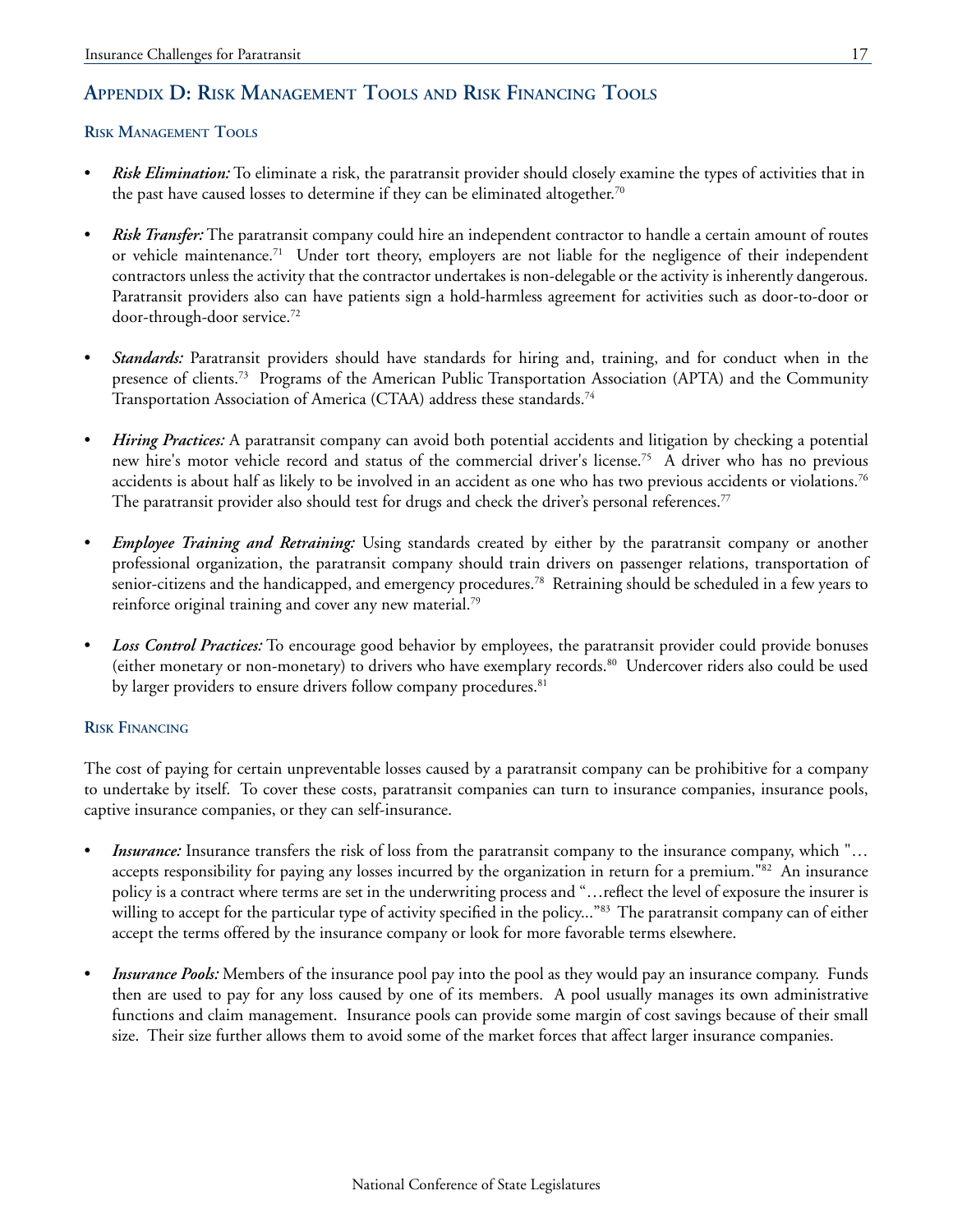- • *Captive Insurance Companies:* A captive insurance company is a subsidiary or affiliate of a business or organization formed to insure or reinsure the risks posed by business operation.<sup>84</sup> Captive insurance companies also can provide lower premium prices and, since it is recognized by the federal government, client paratransit companies can safely transport patients across state lines.<sup>85</sup> The captive insurance company also being able to reinsure, while an insurance pool must cover costs up to a certain amount.<sup>86</sup>
- Self-Insurance: The paratransit company can choose to pay for its own losses and related costs such as legal fees.<sup>87</sup> Most companies that self-insure will cover their losses up to a certain amount then purchase excess insurance to cover higher losses.<sup>88</sup>

**Source:** National Conference of State Legislatures, 2008.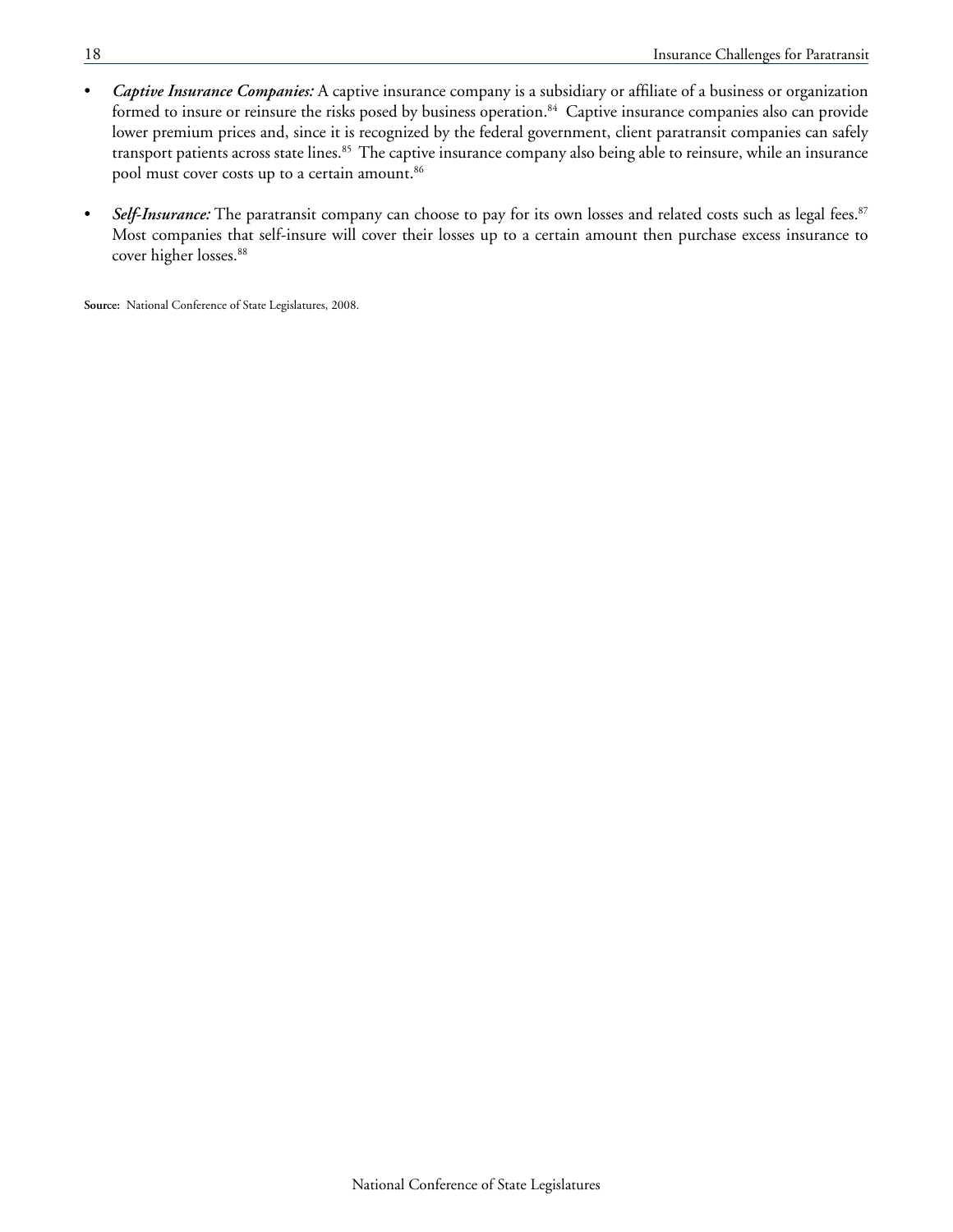### NOTES

1. Matt Sundeen, James Reed, and Melissa Savage, *Coordinated Human Service Transportation: State Legislative Approaches* (Denver: NCSL, 2005), 1.

2. Matt Sundeen, *Yielding to Transportation Needs*  (Denver: NCSL, 2007).

3. Ibid.

4. Nicholas Farber, *School Buses and Special Need Transportation: Options for Policy-Makers* (Denver: NCSL, 2008), 1.

5. Transit Cooperative Research Program, *TCRP Synthesis 31: Risk Management for Small and Medium Transit Agencies* (Washington, D.C.: National Academies Press, 1998), 14.

- 6. Ibid.
- 7. Ibid.
- 8. Ibid.
- 9. Ibid.
- 10. Ibid.

11. Dan Palumbo, Chief Operating Officer, South County Senior Services Inc., telephone conversation with author, Sept. 3, 2008.

12. Ibid.

13. National Cooperative Highway Research Program, *Research Results Digest 311: FMCSA Regulations as They Apply to FTA Section 531/5311 Providers: A Handbook* (Washington D.C.: National Academies Press, 2006), 2.

- 14. Ibid.
- 15. Ibid.
- 16. Ibid.
- 17. Ibid.
- 18. Ibid., 1.
- 19. Ibid., 7.

20. Walt Diangson, President, Pacific Shore Insurance Services Inc., telephone conversation with author, Sept. 22, 2008.

21. National Resource Center for Human Service Transportation, *Coordination Myths and Realities* 1, no. 1 (2008): 2.

22. Walt Diangson, "Transit Manager Skill Session: Risk Management" (presentation at the Community Transportation Association of America Exposition, New Orleans, La., June 2008).

23. Rex Knowlton, *New Options for Community Transportation Insurance* (Washington, D.C.: CTAA, 2008), 1.

25. Ibid.

26. The Beverly Foundation and The Partnership to Preserve Independent Living, *Risk and Risk Management Strategies, Important Consideration for Volunteer Driver Programs and Volunteer Drivers* (Pasadena: Beverly Foundation, 2006), 4.

27. Ibid.

29. Ibid.

31. Ohio Statewide Transportation Coordination Task Force, *Transportation Coordination Brief No. 14* (Columbus.: Ohio Statewide Transportation Coordination Task Force, 1999), 3.

32. The National Resource Center, *Coordination Myths and Realities*, 2.

33. Ibid.

34. U.S. Department of Transportation, Federal

Transit Administration, *Planning Guidelines For Coordinated State and Local Specialized Transportation Services* 

(Washington, D.C.: FTA, 2004), quoted in Matt Sundeen, James Reed, and Melissa Savage, *Coordinated Human Service Transportation: State Legislative Approaches* (Denver: NCSL, 2005), 5.

35. Ibid.

36. The National Resource Center, *Coordination Myths and Realities*, 3.

37. Ibid.

38. Ibid.

39. National Cooperative Highway Research Program, *Research Results Digest 295: Availability and Accessibility of Liability and Excess Insurance for Public Transit and Private Coach Operators* (Washington, D.C.: National Academies Press, 2005), 2.

40. Ibid.

- 41. Ibid., 1.
- 42. Ibid., 1, 10.
- 43. National Cooperative Highway Research Program, *Research Results Digest* 295: 5.
	- 44. Ibid., 5-6.
	- 45. Fla. Stat. Ann. §627.732(3) (2008)
	- 46. Fla. Stat. Ann. §627.733(1)(a) (2008)
	- 47. Colo. Rev. Stat. §40-10-110 (2008)
	- 48. Cal. Utilities Code §4010(a) (2008).
	- 49. NCHRP, *Research Results Digest* 295, 20.
	- 50. Ibid.
	- 51. Ibid.
	- 52. Ibid.
	- 53. Ibid.
	- 54. Ibid.
	- 55. Ibid., 20-21.
	- 56. Matt Sundeen and Nicholas Farber, *Volunteer*
- *Driver Liability and Immunity*, 3.
	- 57. Ibid.

58. Transit Cooperative Research Program, *TCRP Synthesis 13: Risk Management for Small and Medium Transit Agencies* (Washington, D.C.: National Academies Press, 1995), 3.

59. Walt Diangson, *Risk Management for Rural Transit Systems, Technical Assistance Brief No. 8* (Washington, D.C.: National Transit Resource Center, 1999), 1.

60. Transit Cooperative Research Program, *TCRP Synthesis 13*, 4.

61. National Cooperative Highway Research Program, *Research Results Digest* 295: 24.

<sup>24.</sup> Ibid.

<sup>28.</sup> Ibid., 6.